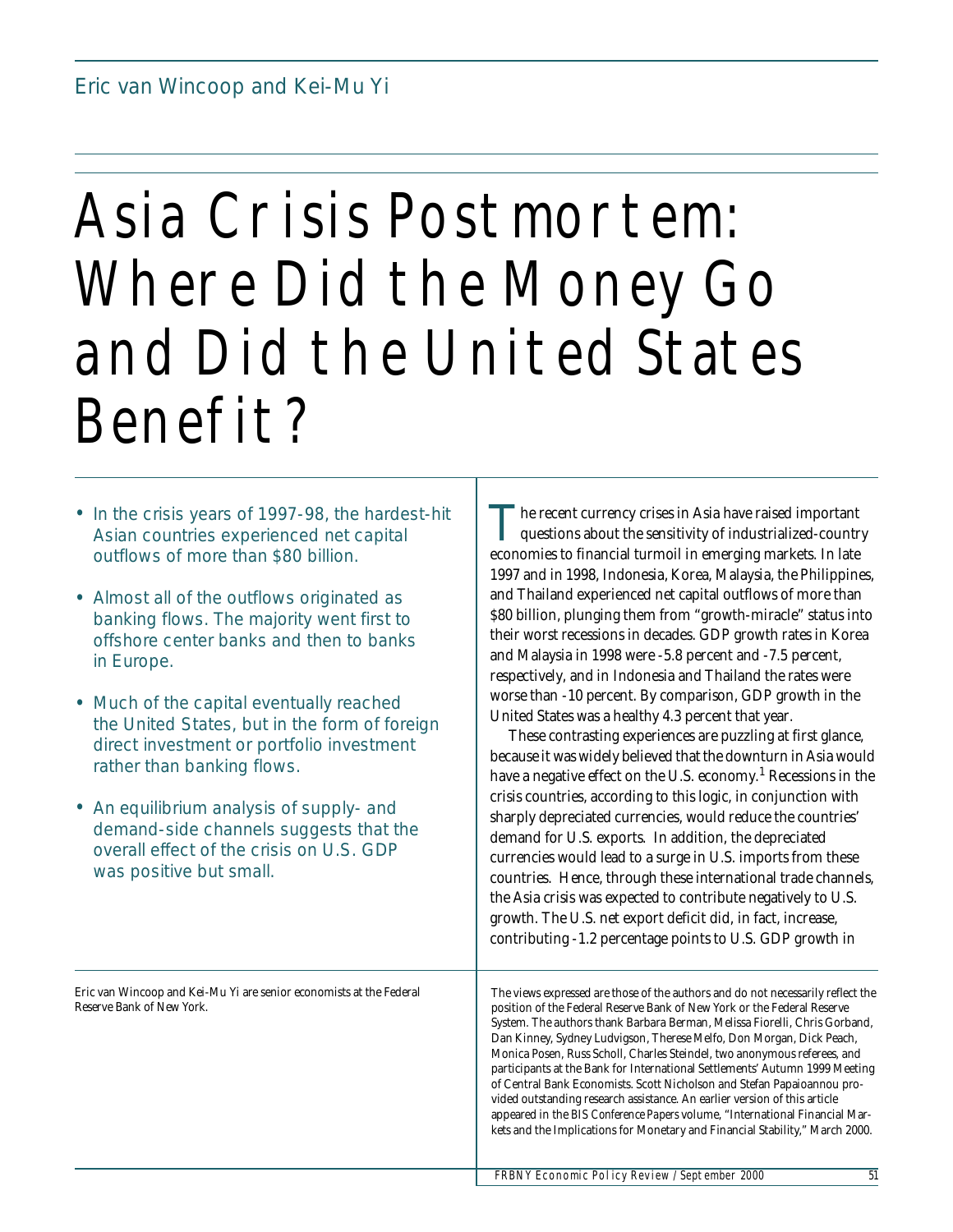1998. However, the increase in the deficit was more than offset by increased spending on consumer goods and producers' durable equipment, so that employment and production rose. Quarter by quarter, U.S. GDP growth in 1998 consistently exceeded projections.

In our view, this apparently surprising immunity of the U.S. economy to the Asia crisis reflects the fact that the original way of thinking about the crisis was flawed. First, it focused only on demand-side channels and ignored the supply side. Second, the depreciation of the Asian currencies against the dollar and the recessions in the crisis countries represented endogenous responses to a large and sharp reallocation of capital out of the Asia crisis region. From the point of view of the United States, this reallocation of capital is the appropriate starting point rather than the depreciations and recessions—for considering the implications of the crisis.

What, then, precipitated the large and sharp reallocation of capital out of Asia? We believe that increased expectations of private sector bankruptcies and currency depreciations are

*The Asia crisis was expected to contribute negatively to U.S. growth. The U.S. net export deficit did, in fact, increase. . . . However, the increase in the deficit was more than offset by increased spending on consumer goods and producers' durable equipment.*

likely forces. These expectations could have been grounded in fundamental information about conditions in the private sector. They could also have been influenced by nonfundamental forces such as rational or irrational herding behavior. As we indicate below, it is immaterial to our framework whether the change in expectations was driven by fundamentals or nonfundamentals. In either case, there was a large decline in demand for Asian assets. A large capital outflow occurred, and all the macroeconomic consequences for the United States ensued from this outflow.

The reallocation of capital toward the United States generated the above-mentioned negative trade effects on the country's GDP. But the capital inflows also created a positive effect by financing a rise in U.S. spending, directly through increased financing for liquidity-constrained firms and consumers as well as indirectly through a drop in interest rates. The capital inflows also led to an appreciating dollar, which made imported inputs cheaper. These cheaper inputs

generated a positive effect on GDP similar to that of a positive productivity shock.<sup>2</sup>

As the crisis proceeded and U.S. growth remained strong, a new scenario along the lines sketched above—with capital inflows to the United States as the centerpiece—became increasingly popular. $^3$  Yet surprisingly little quantitative research has examined this scenario. This article aims to at least partially fill that gap. Specifically, we begin by attempting to document the trail of capital out of Asia and into the United States.<sup>4</sup> We then discuss and quantify the implications for short-run U.S. GDP growth of the direct and indirect reallocation of capital from Asia to the United States. Our quantification employs an "equilibrium" approach in which both supply- and demand-side channels are calculated.

It is not difficult to document the "beginning" and the "end" of the money trail insofar as it involves the Asian countries and the United States. Capital outflows from Indonesia, Korea, Malaysia, the Philippines, and Thailand from the start of the crisis in 1997:2 to the end of 1998 amounted to more than \$80 billion. The U.S. current account deficit in 1998 was \$221 billion, which represented an increase of \$77 billion from 1997, financed by a rise in capital inflows.

It *is* difficult, however, to document the precise money trail from these Asian countries to the United States. In particular, it is hard to ascertain in exactly what form (banking, portfolio, or direct investment flows) and from exactly which countries the funds entered. We assume that the initial "round" of bilateral international money flows arises directly from the crisis, but subsequent rounds of flows could be due to other causes. Also, the net errors and omissions component of the U.S. balance of payments is typically large and, more importantly, it tends to spike during crises. At times, the change in errors and omissions is often large enough to cancel out even the largest change in reported capital flows.

Nevertheless, using Bank for International Settlements (BIS) data and data drawn from the U.S. Treasury Department's Treasury International Capital (TIC) system, we can follow the trail to a certain extent. Accordingly, we find that banking flows were the major source of the outflows, and that these outflows were dispersed all over the world, to such places as Japan, Europe, the United States, and to offshore banking centers. The majority of the flows went to the offshore centers. Our findings also suggest that most of the offshore centers funneled their funds to European banks. Although the trail runs cold from there, we conclude that banks clearly played an important role at the beginning of the reallocation process and that the money clearly came to the United States in a roundabout fashion.

To analyze the impact of the crisis on short-run U.S. GDP growth, we consider three channels. The first is the trade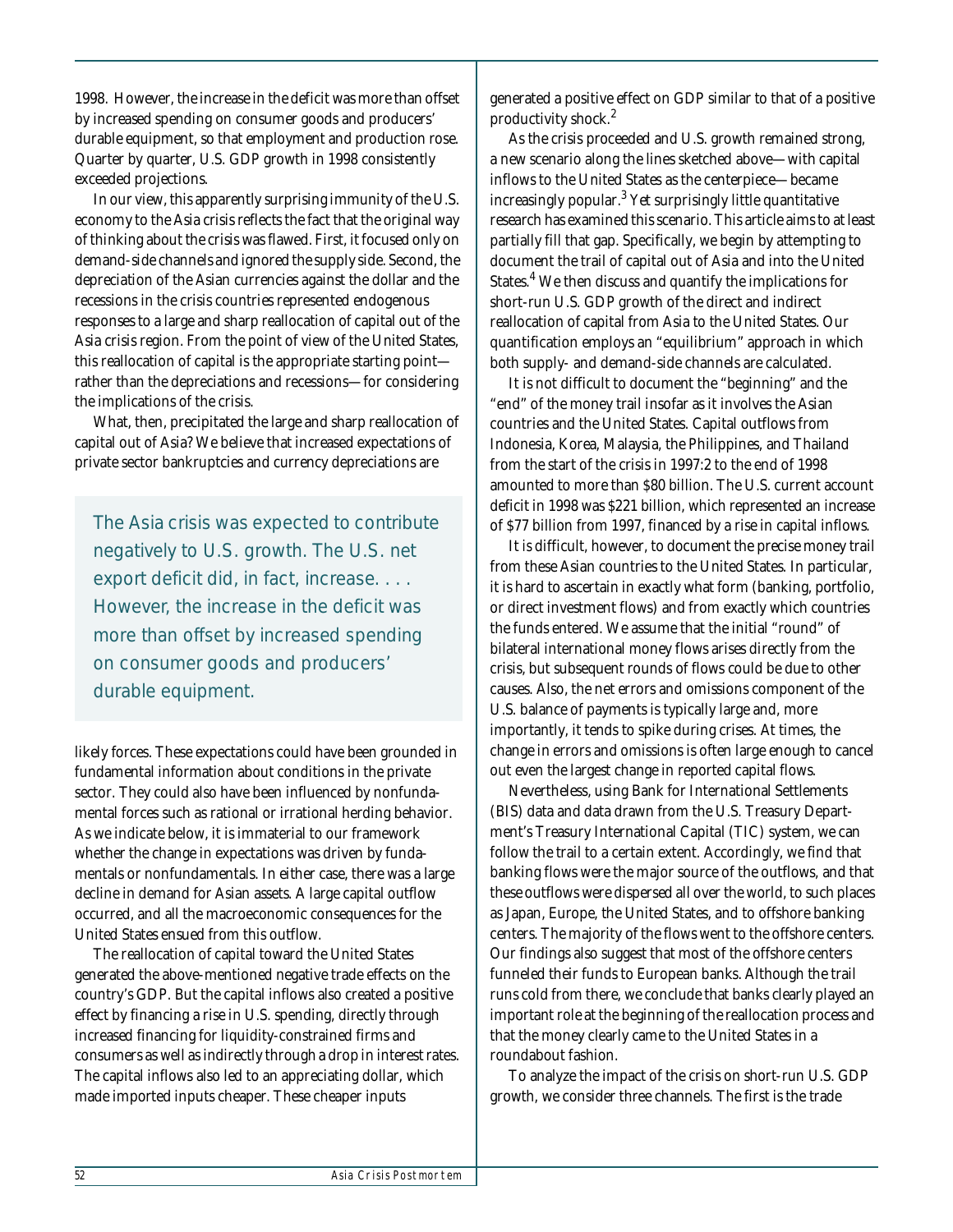channel, which has a negative impact on growth. The second is a domestic demand channel, in which capital inflows finance an increase in domestic demand. The counterpart to the two demand channels is our third channel: the supply channel. The appreciation of the dollar against the Asian currencies leads to a decrease in prices of imported inputs. We provide evidence consistent with each of these channels and quantify their impact on U.S. GDP growth. We find that the net effect of the Asia crisis on U.S. growth was small but positive— +0.2 percentage point—confirming the newer wisdom.

## The Outflow of Capital from the Asia Crisis Countries

The sharp and sudden net capital outflow from the "Asia-4" crisis countries of Indonesia, Korea, the Philippines, and Thailand is evident in Chart  $1.^5$  These countries experienced positive net capital inflows throughout the 1990s. Then, in 1997:3, a sharp outflow began. In the six quarters from 1997:3 through 1998:4, the countries experienced a net outflow of \$77.9 billion. By contrast, in the six quarters prior to the crisis, the Asia-4 countries experienced a cumulative net *inflow* of \$86.8 billion. Even today, three years after the beginning of the crisis, these countries continue to experience net capital outflows.

If we divide the financial account (we use this term and capital account interchangeably) into portfolio flows, foreign direct investment (FDI) flows, and "other" flows, we see that the bulk of outflows since the onset of the crisis consisted of



#### Chart 1 Financial Account of the Asia-4 Countries

Source: See Appendix 1.

Note: The financial account is net capital inflows—that is, the net sum of direct, portfolio, and other investment balances.

other flows (Chart 2).<sup>6</sup> Indeed, other flows accounted for more than 100 percent of the total net outflows, with a cumulative outflow of \$84.9 billion from 1997:3 through 1998:4. During this period, \$46.2 billion—equivalent to 59.3 percent of the total outflows—represented Asia-4 bank flows.

Chart 3 suggests that the counterparties to the capital flows involving the Asia-4 countries were almost surely BIS reporting banks, a group that includes banks from most of the Organization for Economic Cooperation and Development countries as well as several offshore centers in the Caribbean, Hong Kong, and elsewhere.<sup>7</sup> The chart shows exchange-rateadjusted net lending flows from the BIS reporting banks to the Asia-4. The increase in net lending in the years preceding the crisis, as well as the sharp reduction in net lending by these banks after 1997:2, closely mirrors the overall capital inflows and outflows from the Asia-4 depicted in Charts 1 and 2.8 The cumulative net lending flows from 1997:3 through 1998:4 equal a net outflow of \$105.3 billion. This amount is equal to about one-third of the total stock of claims against these countries in 1997:2. Taken together, Charts 2 and 3 suggest that most of the capital outflows involved banks on both sides— Asia-4 banks on the one hand and BIS reporting country banks on the other hand.

Which countries were the largest sources of the reduction in net bank lending to the Asia-4? There are two ways to address this question. One way views countries as locations, the other views them as representing nationalities. For example, a Swiss bank subsidiary operating in the United States would count as a U.S. bank based on geography and a Swiss bank based on nationality. The two ways are complementary because the geographic approach is consistent with balance-of-payments

#### Chart 2 Breakdown of the Asia-4 Countries' Financial Account

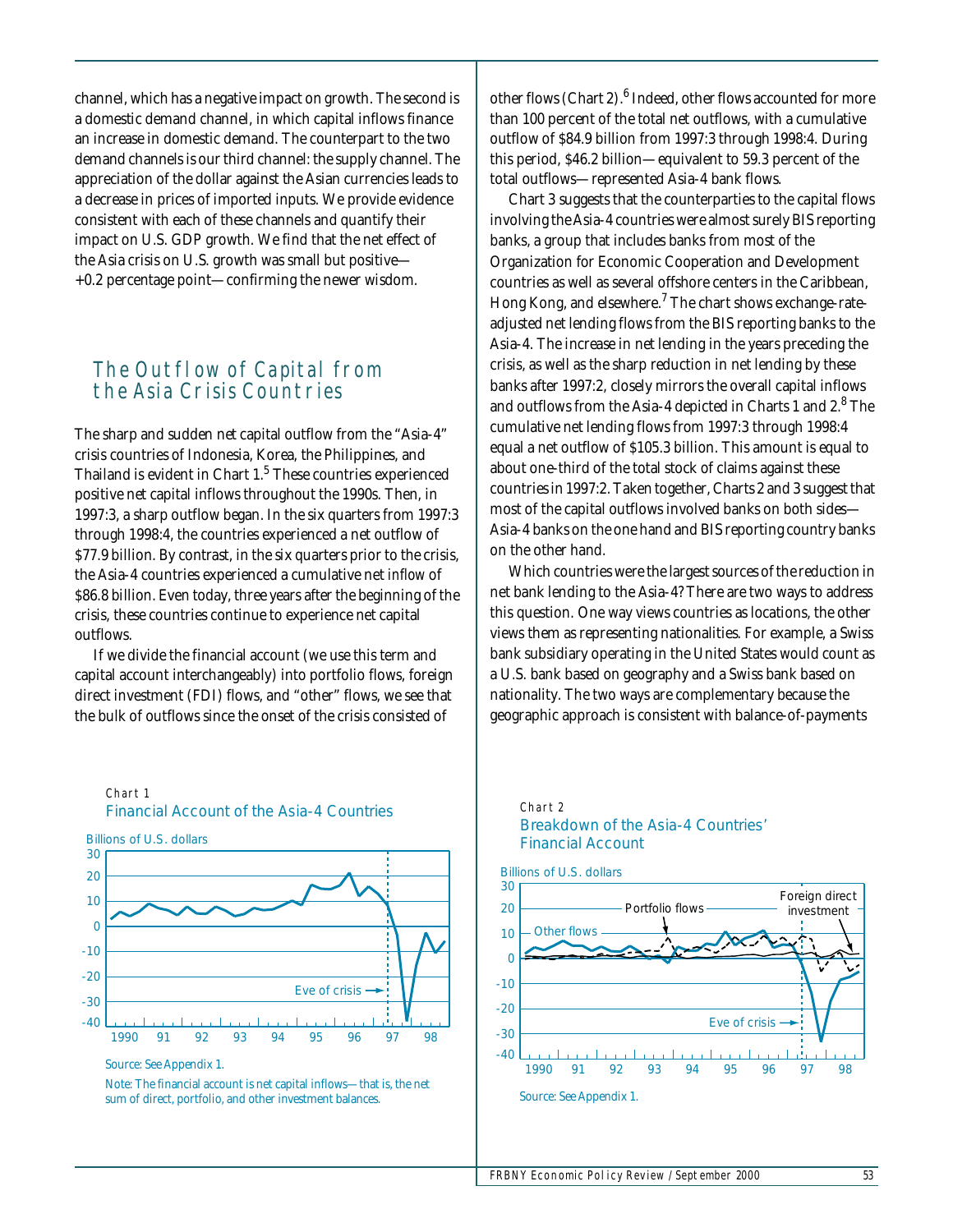#### Chart 3 BIS Reporting Banks' Net Lending to the Asia-4 Countries



data on capital flows, while the nationality approach helps control for the fact that many cross-border banking flows involve borrowing and lending by banks with their subsidiaries in other countries. This is especially true for banks that have branches or subsidiaries in offshore centers.

We begin by examining the geographic approach (Chart 4). Here, net bank lending flows to the Asia-4 are reported by location of the BIS reporting bank. The chart focuses on four regions: Japan, the "Europe-7" countries, the United States and its international banking facilities (IBFs), and the offshore centers. Europe-7 comprises France, Germany, Italy, the Netherlands, Spain, Switzerland, and the United Kingdom.



Net Bank Lending to the Asia-4 Countries

Source: See Appendix 1.

Chart 4

Note: IBFs are international banking facilities.

Although banks in all four regions reduced their net lending to the Asia-4, the reductions by banks in Japan, the Europe-7, and the United States typically were on the order of several billion dollars per quarter. The chart clearly shows that the majority of outflows from the Asia-4 was accounted for by the offshore centers: \$54.3 billion of the total net outflow of \$105.3 billion.

Because the economies of the offshore centers are relatively small, we presume that most of their inflows must generate corresponding outflows. To a large extent, one can therefore view these centers as "pass-through stations." <sup>9</sup> The exhibit depicts this in the form of a flow process. It presents net cumulative bank lending of BIS reporting countries over the 1997:3-1998:4 period. Banks in offshore centers experienced \$112 billion in net inflows from the Asia-4 and Japan between June 1997 and December 1998. Most of this money went to banks in the Europe-7, which experienced a \$121.1 billion net inflow from the offshore centers.

What is also striking is the small amount of banking inflows to the United States originating directly from the Asia-4 or mediated through the offshore centers. The funds associated with the Asia-4 capital outflow could have reached the U.S. banks via more indirect channels, such as through Europe or even from Japan by way of the offshore centers and Europe. Once the flows become so indirect, however, it is difficult to follow the original source of the funds. This phenomenon

Net Lending of BIS Country Banks: June 1997 to December 1998 Billions of U.S. dollars



Source: Bank for International Settlements.

Notes: The flows out of the Asia-4 correspond to an increase in net liabilities vis-à-vis the Asia-4 of BIS reporting banks in the offshore countries, the United States, the Europe-7, and Japan. The flows of the offshore countries vis-à-vis the United States, the Europe-7, and Japan correspond to net lending by banks in the offshore countries to both banks and nonbanks in the United States, the Europe-7, and Japan.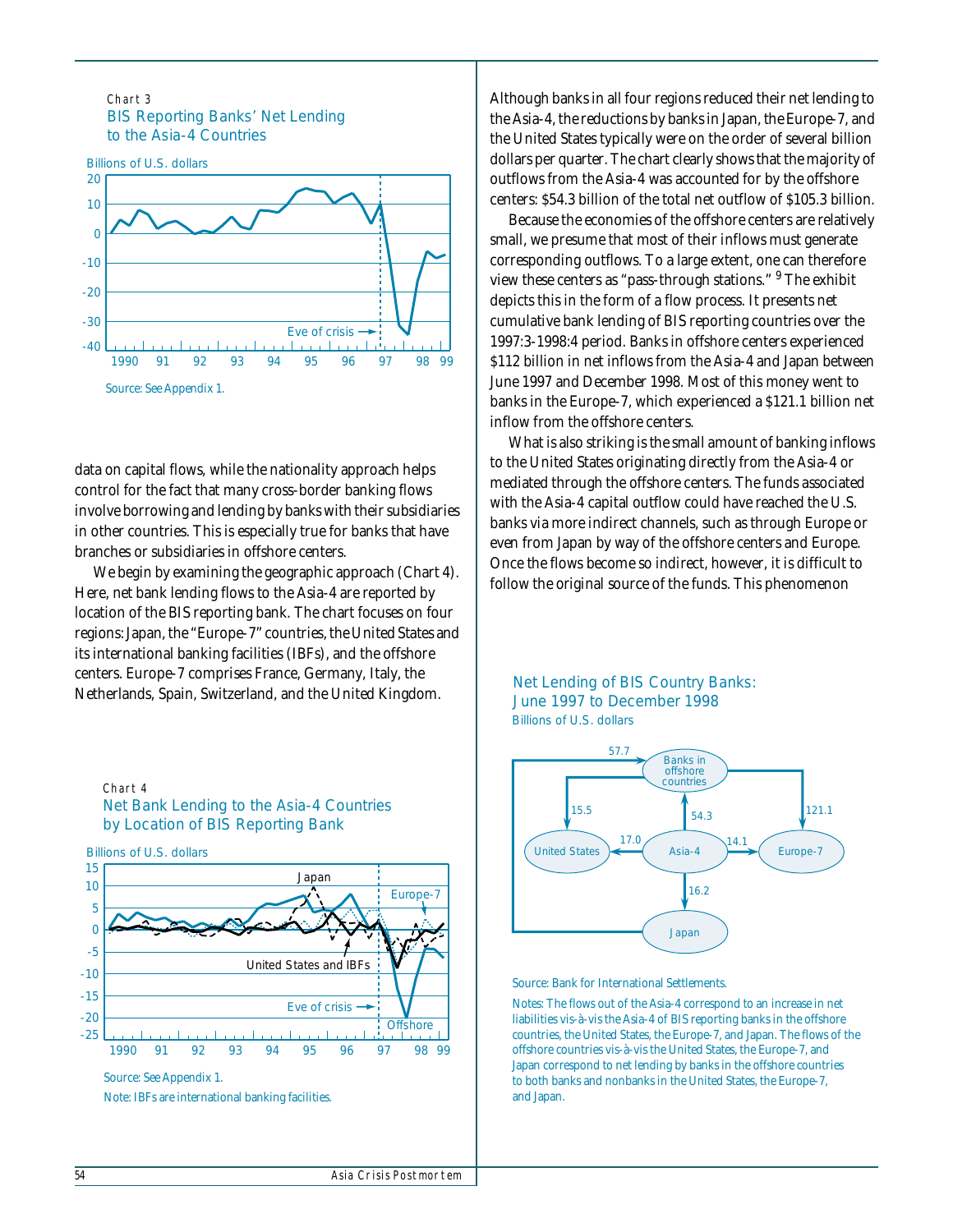already is apparent in the exhibit. More funds entered the offshore centers from Japan than from the Asia-4, so we cannot conclude that the funds exiting the offshore centers are directly connected to the Asia-4 outflows. This exiting offshore money could also be the result of net capital outflows from Japan connected to its own economic downturn.

Of the \$105.3 billion reduction in lending, \$98.5 billion represented declines in claims on the Asia-4 (Table 1, top row). Hence, we find that most of the adjustment is on the claims side. We also find that, even though a not-insignificant share of the BIS bank loans was denominated in domestic currencies,

#### Table 1

Change in Assets and Liabilities of BIS Reporting Banks vis-à-vis the Asia-4 Countries: June 1997 to December 1998

|                                             | <b>Assets</b>         | Liabilities | <b>Net Claims</b> |
|---------------------------------------------|-----------------------|-------------|-------------------|
|                                             | Geographic Breakdown  |             |                   |
| Cumulative exchange-<br>rate-adjusted flows | $-98.5$               | 6.8         | $-105.3$          |
| Change in stocks                            |                       |             |                   |
| All BIS countries                           | $-99.4$               | 6.9         | $-106.3$          |
| Offshore countries                          | $-51.3$               | 2.8         | $-54.1$           |
| <b>United States</b>                        | $-14.9$               | 2.1         | $-17.1$           |
| Europe-7                                    | $-11.4$               | 2.6         | $-14.0$           |
| Japan                                       | $-18.4$               | $-0.8$      | $-17.6$           |
|                                             | Nationality Breakdown |             |                   |
| Change in stocks                            |                       |             |                   |
| All nationalities                           | $-79.7$               |             |                   |
| <b>United States</b>                        | $-7.6$                |             |                   |
| Europe-6                                    | $-11.2$               |             |                   |
| Japan                                       | $-28.6$               |             |                   |
| Other non-offshore                          |                       |             |                   |
| <b>BIS</b> nationalities                    | $-7.0$                |             |                   |
| Other nationalities                         | $-25.3$               |             |                   |

Source: Bank for International Settlements.

Notes: The geographic breakdown refers to all banks located in Bank for International Settlements (BIS) reporting countries. The nationality breakdown refers to all banks located in non-offshore BIS reporting countries, plus the foreign affiliates of these banks if they have the nationality of one of the non-offshore BIS reporting countries. This means that banks in offshore countries with nationalities other than those of the non-offshore BIS countries are not included in the nationality breakdown, even though they are included in the geographic breakdown. This accounts for the small discrepancy between the totals based on the geographic and nationality breakdowns. The nationality data are available only for claims. Europe-7 includes France, Germany, Italy, the Netherlands, Spain, Switzerland, and the United Kingdom. Europe-6 excludes Switzerland. Banks of Swiss nationality in Switzerland are included in the total for the nationality breakdown, but are not included in the European nationality subcategory.

the exchange-rate-adjusted flows are almost identical to the change in the stock of claims less liabilities (Table 1, second row). The reduction in stocks was \$106.3 billion and the reduction in claims was \$99.4 billion. These two findings are useful, because they suggest that comparisons can be made between the geographic-based and nationality-based data. The nationality-based data are available only for claims and not liabilities, and they are available only for stocks of claims rather than for exchange-rate-adjusted flows.

A summary of bank lending to the Asia-4 by nationality can be found in the bottom panel of Table 1. Time series of both the geographic and nationality data are presented in Chart 5 as well. First, note that the total reduction in assets based on the nationality data (\$79.7 billion) is \$19.7 billion less than that based on the geographic breakdown. The reason is that the nationality data exclude banks in the offshore centers with nationalities other than those of the non-offshore BIS countries. Examples are banks of Hong Kong or Saudi Arabian nationality operating in Hong Kong. Of the \$79.7 billion reduction in assets that can be assigned to nationalities, only \$47.4 billion involves the United States, the "Europe-6" countries (the Europe-7 excluding Switzerland), and Japan. Banks whose nationalities are the same as that of one of the

#### Chart 5 Source of BIS Reporting Banks' Claims on the Asia-4 Countries



Source: See Appendix 1.

Note: IBFs are international banking facilities.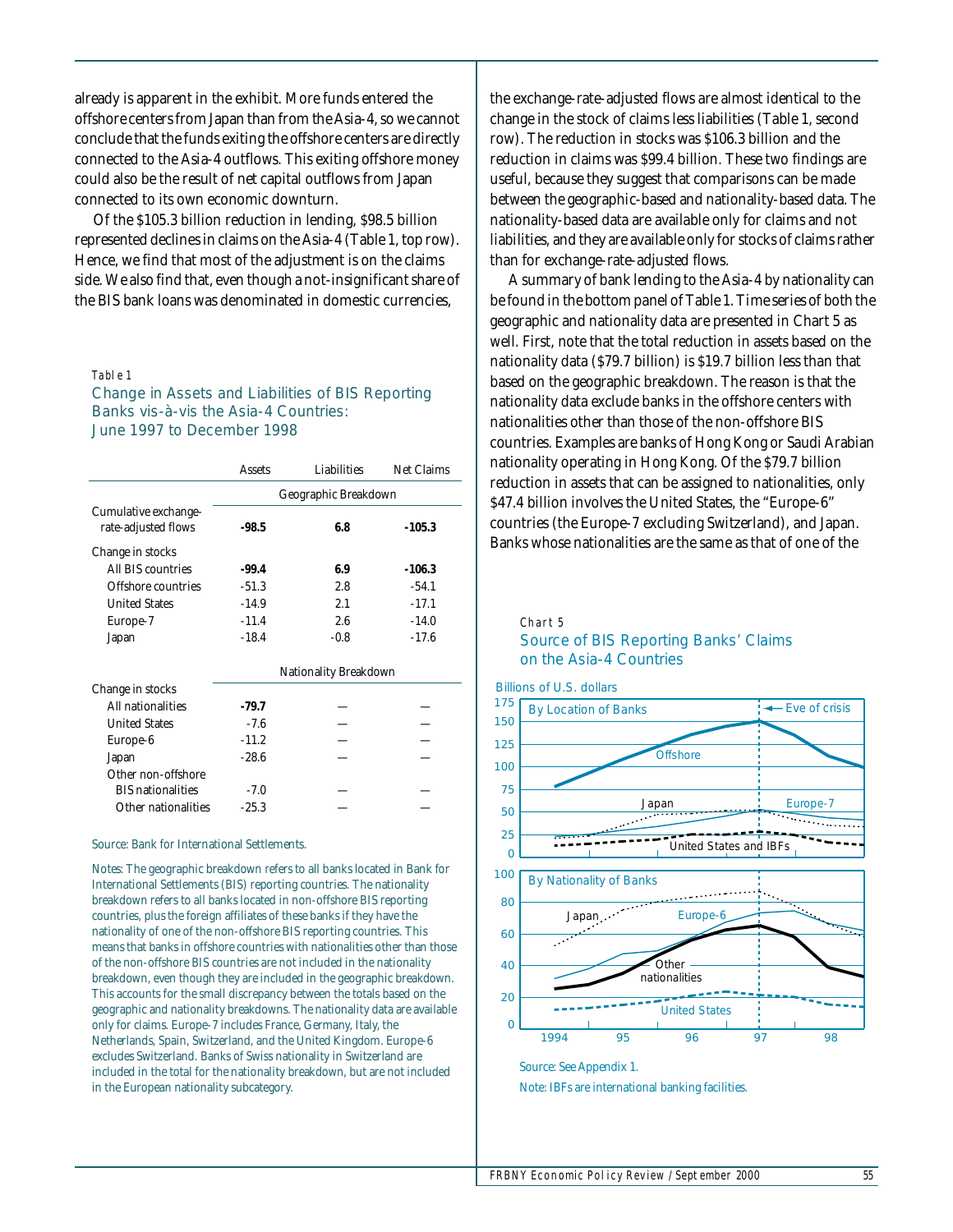smaller non-offshore BIS countries account for an additional \$7 billion.<sup>10</sup> This leaves \$25.3 billion that is accounted for by banks of other nationalities operating in the BIS countries, such as Thai and Korean banks in the United States. Therefore, a total of \$45 billion in outflows from the Asia-4 to banks located in BIS countries (\$19.7 billion plus \$25.3 billion)

*Banks played a large role in the immediate outflows from Asia, most of which went to offshore center banks.*

involves nationalities other than those of the non-offshore BIS countries. This amount is almost half of the total outflows from the Asia-4. Only \$7.6 billion is associated with banks of U.S. nationality.

We note parenthetically that the Asia-4 current account was initially buffered against the large capital outflows by International Monetary Fund (IMF) credit and a rundown of reserves (Chart 6). It is worthwhile to recall that from a balance-of-payments perspective, a rundown of central bank foreign exchange reserves is a net official capital inflow, which is about half of the rise in reserves in Chart 6. The other half is associated with the increase in IMF credit. The chart shows that the full current account adjustment did not take place until 1998:1.

To summarize, banks played a large role in the immediate outflows from Asia, most of which went to offshore center

Asia-4 Current Account versus



Source: See Appendix 1.

Chart 6

Note: The financial account is net capital inflows—that is, the net sum of direct, portfolio, and other investment balances.

banks. These banks, in turn, played a large role in funneling the outflows to banks in Europe. Once the money reached Europe, it became part of a vast pool of capital, rendering the trail difficult to follow from there. Consequently, we now focus on how the capital flows entered the United States.

## Capital Flows to the United States in the Wake of the Crisis

Turning our attention from Asia-4 outflows to U.S. inflows, we examine the seasonally adjusted quarterly current account balances of Japan, the Europe-7, the Asia-4, and the United States (Chart 7). Here we see that the United States experienced a large, \$31.3 billion deterioration of its quarterly current account from 1997:2 to 1998:4. By comparison, the Asia-4 current account improved by \$19.7 billion during this period. If we include Malaysia, the improvement was \$26 billion. Japan also experienced an improvement in its current account.

The chart gives the impression that most, if not all, of the capital outflows from Asia went to the United States. However, this impression is not completely warranted. Since 1991, the U.S. current account has been trending downward, while the Europe-7 current account has been trending upward. Because U.S. GDP growth rates throughout this period have been higher than European growth rates, it is entirely possible that these trends would have continued in the absence of the crisis. Accordingly, we fit a simple linear time trend to the two current accounts using data from 1990:1 to 1997:2. Extrapolating forward, we find that the actual Europe-7 current account decreased by \$22 billion relative to trend between 1997:2 and



Chart 7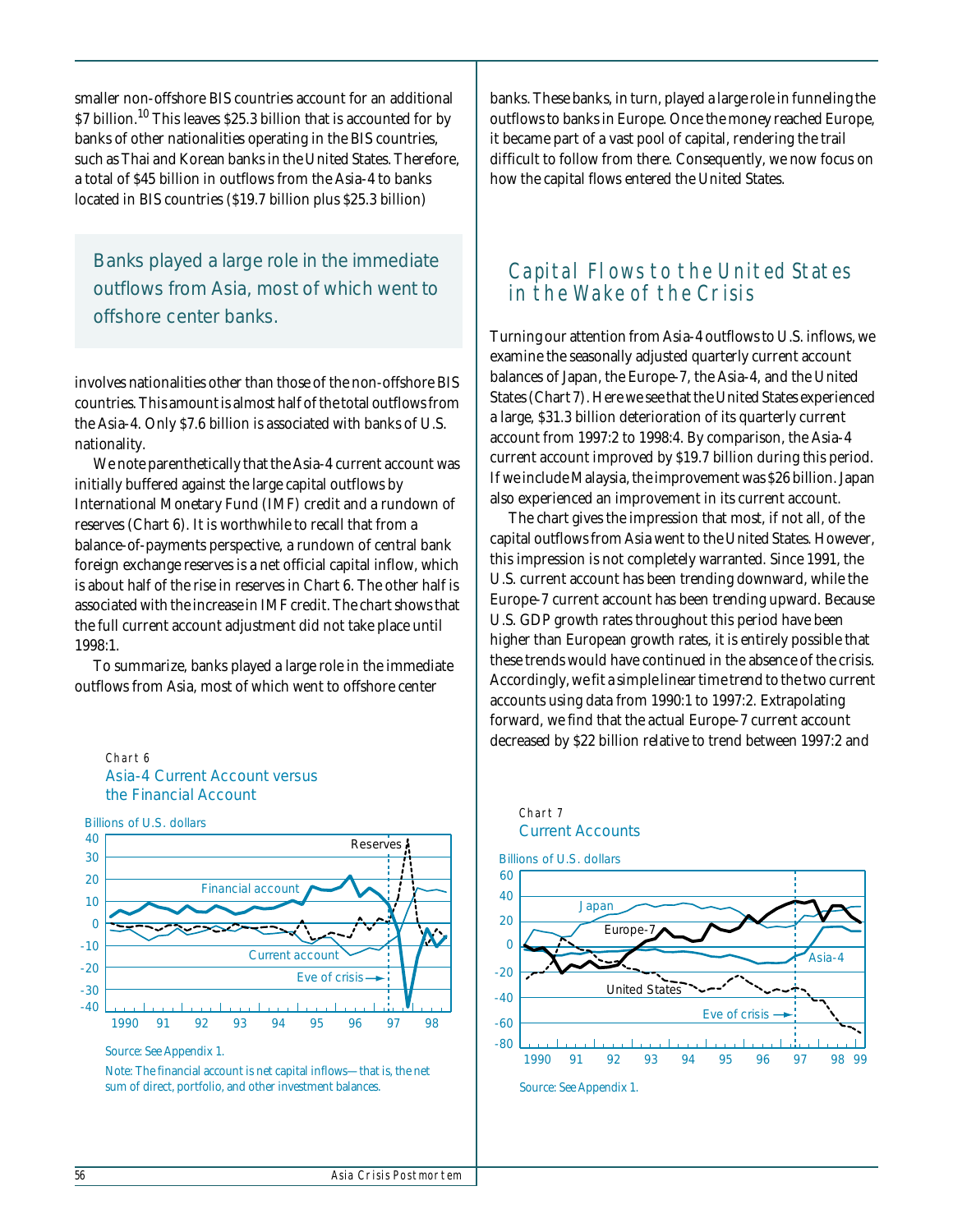1998:4. The actual U.S. current account decreased by \$25 billion relative to trend during this period. Hence, relative to trend, both regions' current accounts deteriorated by similar magnitudes. This evidence, coupled with the evidence presented earlier, suggests that both the United States and Europe experienced substantial capital inflows connected to the Asia crisis. $<sup>11</sup>$ </sup>

We also showed earlier that very little of the Asia crisis capital flows to the United States took the form of direct flows from the Asia-4 to the United States. This point is illustrated in Chart 8. U.S. banks' net lending to the Asia-4 fell by about \$10 billion from 1997:2 to 1997:4, but the reduction in net lending was relatively short-lived, as negative net lending was less than \$2 billion from 1998:1 onward. By comparison, total net U.S. capital inflows averaged \$68 billion per quarter between 1997:3 and 1998:4. The chart also depicts net portfolio flows during this period. These flows include both long-term portfolio flows and changes in the holdings of U.S. Treasury bills by the Asian countries. Interestingly, the portfolio flows move in the opposite direction of the bank flows. The net portfolio outflow from the United States to the Asia-4 in the midst of the crisis, at the end of 1997, is likely the result of the sale of Treasury securities by central banks in the Asian countries.

Our evidence, then, indicates that there were large capital flows to the United States (and Europe) as a result of the Asia crisis, but it also shows that the flows reached the United States in a roundabout fashion, going through several countries before eventually winding up there. To the extent that these flows were intermediated through banks, we would expect to see a surge in net flows to U.S. banks (or, equivalently, a decrease in net external lending by U.S. banks). As we see from

#### Chart 8 Net Lending by the United States to the Asia-4 Countries



the top panel of Chart 9, this was not the case. Although inflows to the United States increased by about \$40 billion in 1997:4, there was an equally large outflow in 1998:1. The cumulative net inflow over the entire 1997:3-1998:4 period was only \$8.4 billion. The bottom panel of the chart breaks down net lending by region (Europe-7, offshore, and Japan). Although there was an increase in net flows from Japan to U.S. banks from the beginning of the crisis, there was also a similarly large increase in net flows from U.S. banks to Europe.

Hence, while BIS banks accounted for virtually all of the net outflows from Asia, we also know that the net capital flows into the United States were not intermediated through U.S. banks. Other intermediation channels existed. European banks, for example, could have shifted lending from Asia to local institutions, which then could have used the money for foreign direct investment or portfolio investment in the United States. Indeed, cumulative net inflows to the United States from 1997:3 through 1998:4 associated with FDI and portfolio investment totaled \$326.9 billion. Of course, given the large U.S. current account deficits, much of these flows would have occurred anyway.

A key difficulty with using the U.S. balance-of-payments data is that errors and omissions (the statistical discrepancy) were very large and volatile after the crisis. Between 1997:2 and 1998:4, cumulative errors and omissions were -\$92.6 billion, implying that net capital inflows were \$92.6 billion less than



Chart 9 Net Lending by U.S. Banks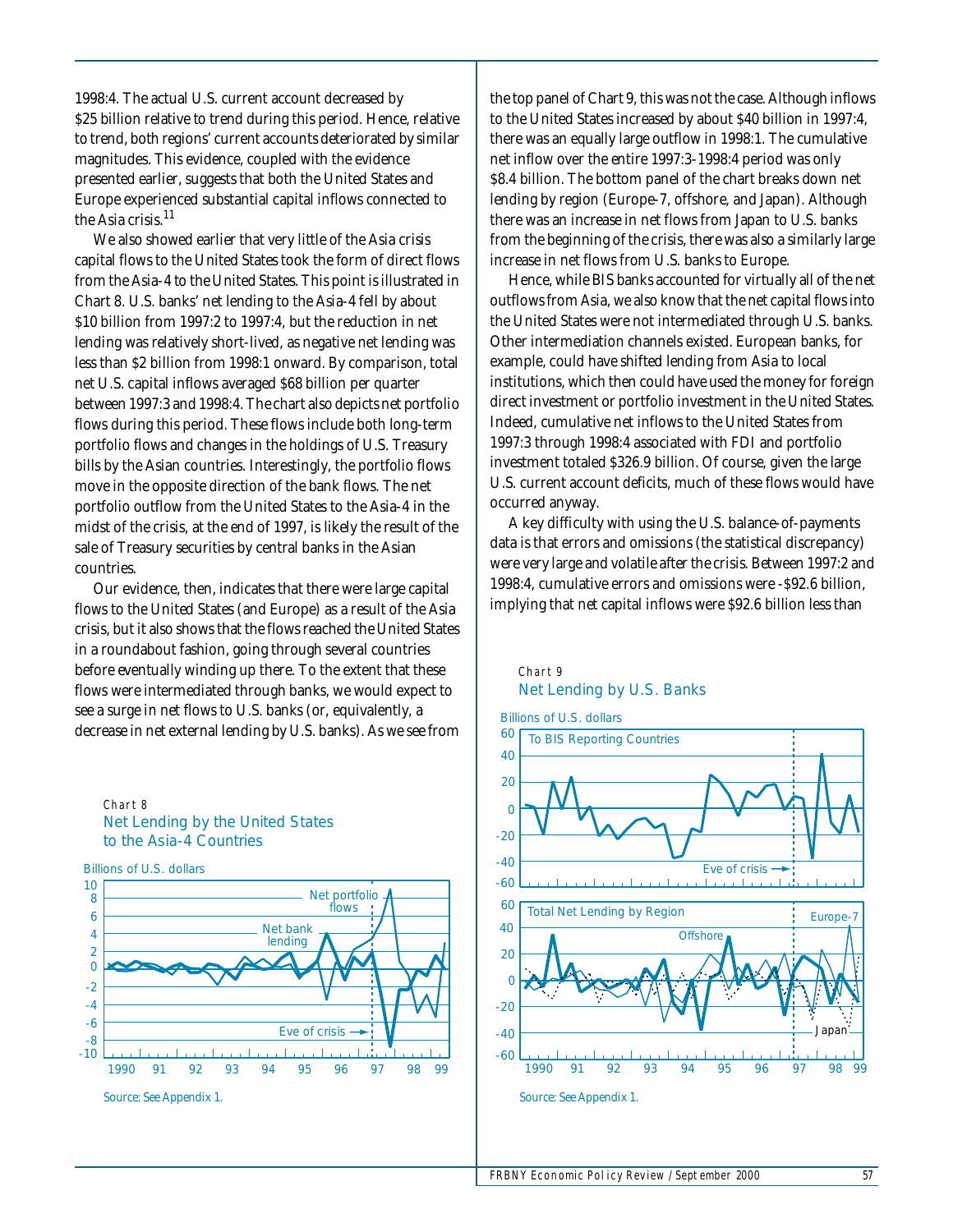what was actually reported during this period.<sup>12</sup> Also, from 1997 to 1998, the current account deficit increased by \$76.7 billion, but reported capital inflows decreased by \$70.8 billion. Put differently, net errors and omissions rose by \$152.7 billion between 1997 and 1998; this suggests that actual capital inflows rose by \$152.7 billion more than reported.

Changes in net errors and omissions were also very important in many of the key quarters (Chart 10). For example, in 1997:4, the United States experienced a net capital inflow of \$114 billion, which represented an increase of about \$40 billion from the previous quarter. The current account deficit was \$41 billion, representing a \$4 billion decrease from the 1997:3 deficit. Errors and omissions, then, were -\$73 billion, representing a change of -\$44 billion relative to the previous quarter. This suggests that the increase in U.S. capital inflows in 1997:4 might not have occurred. Similarly, the data show a sharp drop in capital inflows in 1998:1, but this drop is again offset by a movement in errors and omissions in the opposite direction. There are several other episodes—for example, during the Mexican crisis in 1994 and 1995—in which changes in errors and omissions were the opposite of changes in the financial account. It is therefore difficult to infer much from the U.S. capital flows data.

Finally, we consider the possibility that the United States functioned as a "safe haven" during this period. In this scenario, foreign investors shifted their capital—including capital from other industrialized countries—en masse to the United States during the crisis. In that case, we would expect a real dollar appreciation against the currencies of other industrialized countries. Real exchange rates versus the dollar and the yen are presented in Chart 11.<sup>13</sup> The dollar did



## U.S. Balance of Payments

Chart 10

Note: The financial account is net capital inflows—that is, the net sum of direct, portfolio, and other investment balances.

#### Chart 11 Euro/U.S. Dollar and Yen/U.S. Dollar Real Exchange Rates



appreciate against the yen, but the appreciation was short-lived and, by the end of 1998, the dollar's yen value had fallen to pre-Asia crisis levels. The euro/dollar rate was fairly stable during the first five quarters after the crisis. This evidence suggests that there was not a significant safe-haven effect in response to the Asia crisis. It is also consistent with our earlier evidence indicating that both the United States and Europe experienced large capital inflows connected to the crisis.

## Did U.S. GDP Increase?

Having documented, to the extent possible, capital flows from Asia and into the United States, we turn to the consequences of those flows for the U.S. economy. As we noted earlier, there are at least three important channels through which the crisis in the Asian emerging markets could have affected U.S. GDP:

- the net export demand channel (negative),
- the domestic demand channel (positive),
- the supply channel (positive).

The three effects are interrelated because the total demand for U.S. goods (net exports plus domestic demand) must equal supply. Appendix 2 presents two simple models that include these three channels. One is a partial-equilibrium model of the United States, the other is a two-country model of the United States and Asia. We briefly describe the intuition behind these models. Assume for simplicity that the world consists of two countries: the United States and Asia, with investors holding financial assets in both countries. Then, increased expectations

Source: See Appendix 1.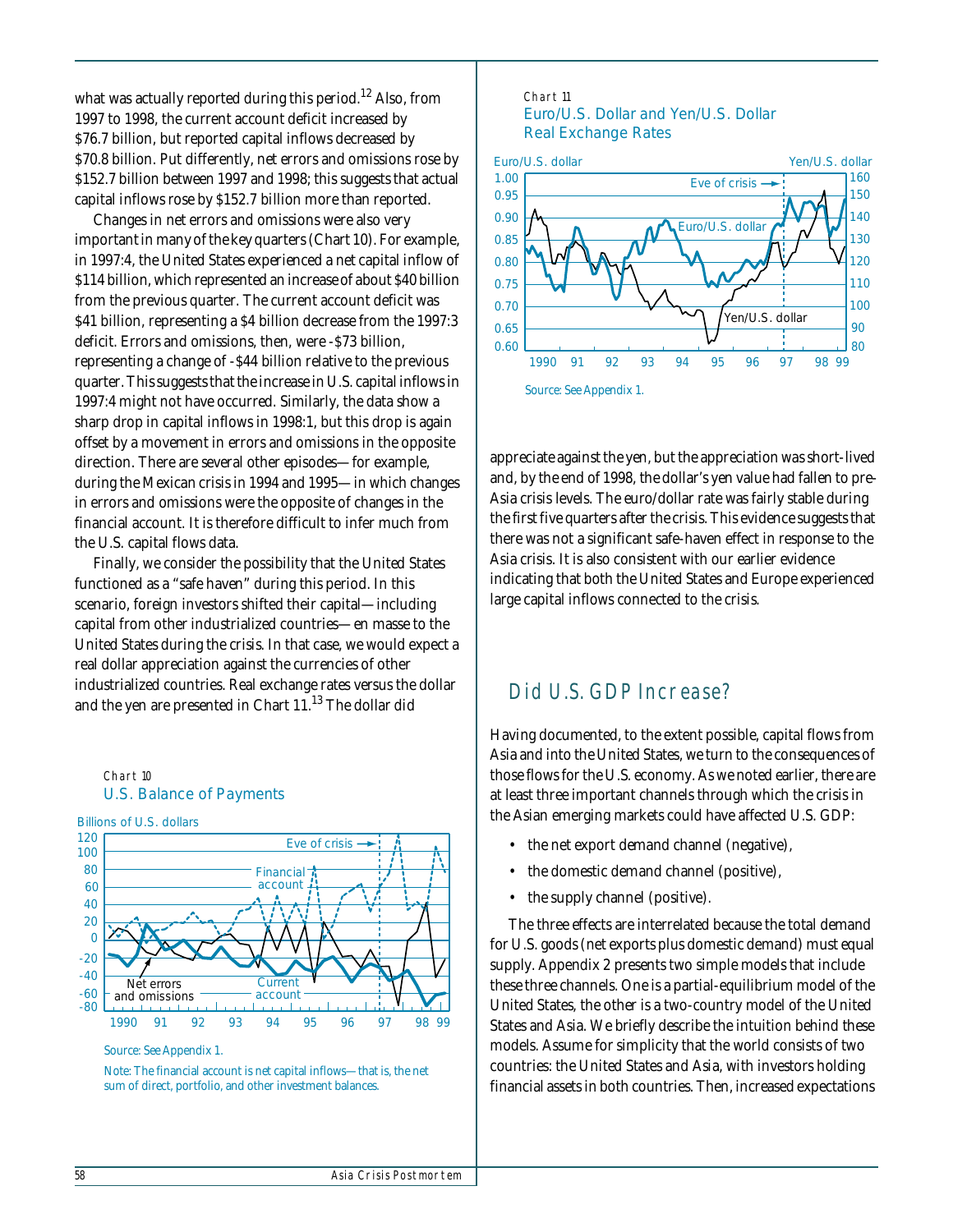of private sector bankruptcies, a sharp local currency depreciation, and/or a stock market collapse cause them to shift their capital from Asia to the United States. These expectations could be driven by deteriorating fundamentals in Asia or they could be self-fulfilling and not based on fundamentals at all. Either way, the changed expectations lead to a fall in desired holdings of Asian assets.<sup>14</sup>

The capital outflows from Asia lead to a depreciation of Asian currencies—that is, an appreciation of the dollar. Asia's output declines because there is less financing of its economic activity. Both the dollar appreciation and the decline in Asian output lead to lower U.S. net exports. At the same time, the capital inflow to the United States lowers U.S. interest rates, which leads to an increase in U.S. domestic demand by

*Our interpretation of the crisis differs from the standard scenarios because of the central role assigned to the (net) capital outflows.*

stimulating consumption and investment.<sup>15</sup> In equilibrium, the total effect on demand for U.S. goods (the sum of lower net exports and higher domestic demand) is equal to the effect on the supply of those goods. The dollar appreciation leads to lower prices of imported inputs, which increases output supply in a manner analogous to the way an increase in productivity raises supply. Because the effect on output supply is positive, the total effect on demand is also positive.

Our interpretation of the crisis differs from the standard scenarios because of the central role assigned to the (net) capital outflows. The outflows are what leads to the currency depreciation and recession in Asia. In the standard scenarios, the currency depreciation and recession occur first, and the net capital outflow is just the passive counterpart to the recessioninduced improvement in the current account surplus.

In our scenario, the declining future fundamentals or nonfundamentals that give rise to the increased expectations of default, sharp currency depreciations, and/or stock market collapses have no effect other than their impact on desired net capital flows. It is possible that these declining forces could also have had a direct negative effect on current domestic demand in the Asian countries, independent of the decline in demand resulting from the cutoff of foreign inflows.<sup>16</sup> When Asian domestic demand declines in this way, we show in Appendix 2 that our findings of reduced output in Asia, higher output in the United States, a dollar appreciation, and lower U.S. interest rates are reinforced. This additional transmission channel, in

other words, does not overturn the implications of our basic scenario. However, we also show that the decline in Asian domestic demand leads Asian real interest rates to fall relative to U.S. real interest rates, a finding that is inconsistent with the evidence. We therefore conclude that our basic "capital flow" scenario, which implies a rise in Asian interest rates, is more empirically relevant.

## Evidence on the Three Channels

We now examine several macroeconomic indicators that provide evidence on the three channels. Together, Charts 12-18 show that the evidence is broadly in line with the models.

The negative trade (net exports) channel is illustrated in Charts 12 and 13. Chart 12 presents the real exchange rate of the dollar against a GDP-weighted average of the Asia-4. We use GDP deflators as proxies for the price levels. The chart shows a 40 percent real appreciation of the dollar from 1997:2 to 1998:1. Together with the immediate and sharp recession in the Asia-4 following the crisis, the appreciation led to a large drop in net exports to the Asia-4 economies. Chart 13 shows that U.S. merchandise net exports to the Asia-4 fell from about \$3 billion per quarter before the crisis to -\$6 billion per quarter soon after it. Summing over the four quarters preceding the crisis (1996:3-1997:2) and over 1998, we find that net exports fell by about \$30 billion after the onset of the crisis. For a broader group of "Asia-8" countries—which also includes mainland China, Hong Kong, Malaysia, and Singapore—U.S.





Source: See Appendix 1.

Notes: The real exchange rate is the GDP deflator of Asian countries relative to the U.S. GDP deflator, both in U.S. dollars. GDP weights are 1994-96 average GDP shares.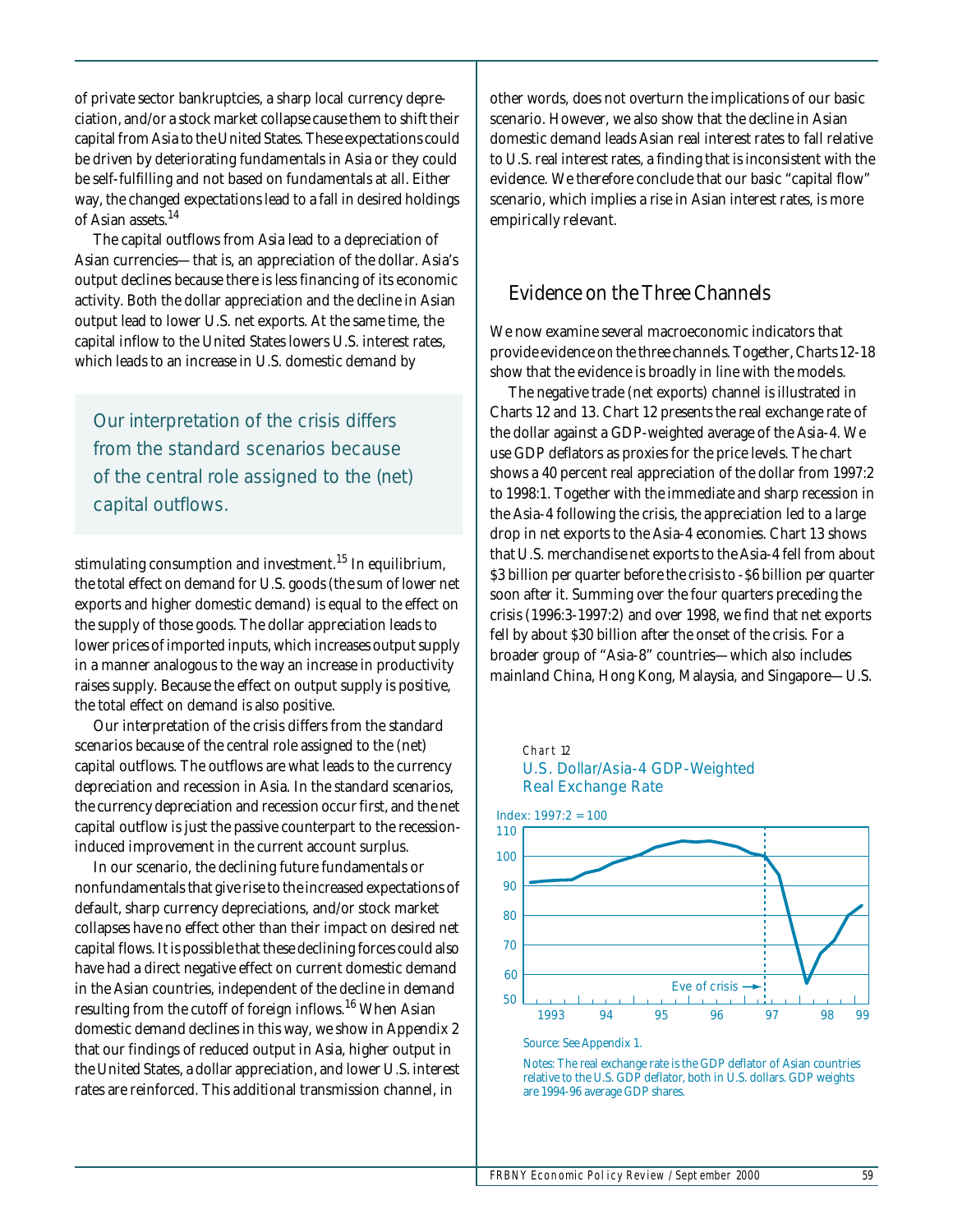#### Chart 13 Net Exports to the Asia-4 Countries



net merchandise exports fell by \$46 billion after the crisis. Chart 13 also shows that the United States was not alone in the export decline: net exports from Japan and Europe to the Asia-4 also fell sharply following the crisis.

Evidence of the second channel's importance can be found in Charts 14-16. Chart 14 shows that real interest rates declined considerably after the crisis.<sup>17</sup> The ten-year real government bond yield fell by close to 100 basis points from 1997:2 to 1998:1. The thirty-year mortgage yield and Moody's Aaa Seasoned Corporate Bond Yield fell by similar magnitudes. Interest rates slid even further toward the end of 1998, and the nominal thirty-year mortgage yield reached its lowest level in thirty years. This drop in mortgage rates led to a sharp increase in mortgage refinancings (Chart 15). A significant share of the





Chart 14

#### Chart 15





mortgages refinanced during 1998 involved cash-outs, which increased the overall size of the mortgages.

Our framework implies that we would expect to see a drop in the contribution to GDP growth coming from net exports (the first channel) while we would expect to see a rise in the contribution from domestic demand. Chart 16 indicates that this is exactly what occurred. Although the GDP growth rate of 4 percent in 1998 remained virtually unchanged from the 1997 growth rate, the contribution from domestic demand rose from about 4 percent precrisis to about 5 percent postcrisis. At the same time, the contribution from net exports went from being slightly negative to about -1 percent. Europe responded to the crisis similarly to the United States, as we see from Chart 17. Here, we have separated the United Kingdom from



#### Chart 16 Composition of U.S. Growth

Source: See Appendix 1.

Source: See Appendix 1.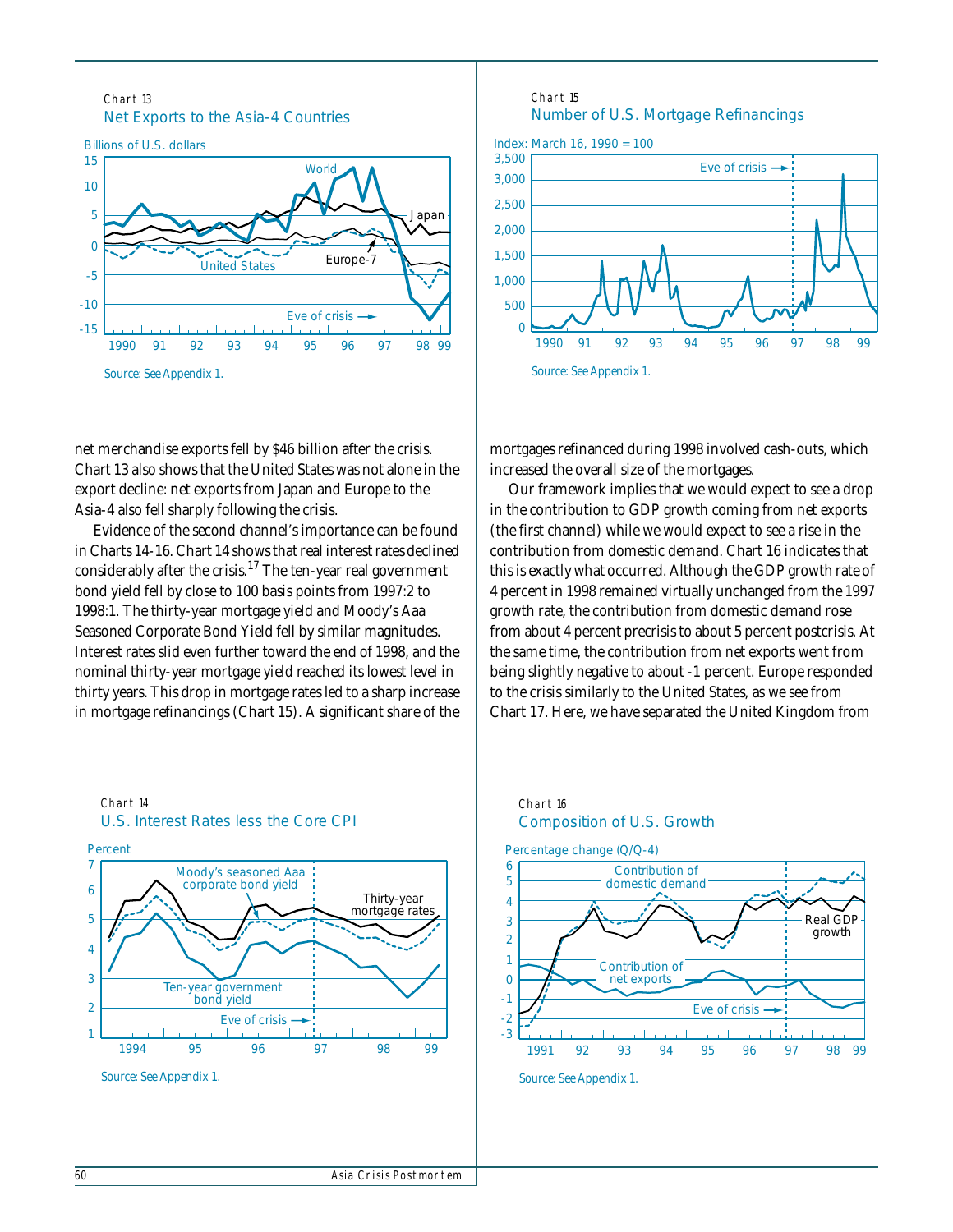the Europe-6. The United Kingdom is a special case because significant fiscal consolidation and a tightening of monetary conditions dampened domestic demand growth. In the Europe-6, we see that the contribution of domestic demand growth rose from about 1 percent precrisis to a level between 2 and 3 percent postcrisis. At the same time, the contribution of net exports to GDP growth went from slightly below 1 percent to slightly above -1 percent.

The third channel depends on both the change in the relative price of imports (the reciprocal of the real exchange rate) and on the elasticity of supply with respect to the relative price of imports. Here, we provide evidence on the relative price of imports; in the next section, we derive the elasticity of supply. The import price index for total imports as well as for merchandise imports from the Asia-4 and the Asia-8 appears in Chart 18.18 All import price indexes are shown relative to the U.S. GDP deflator, and all are indexed to 100 in 1997:2. The Asia-8 index represents a broader view of the impact of the Asia crisis on U.S. import prices. The import price indexes show a sharp decrease for both sets of countries: from the precrisis period of 1996:3-1997:2 to 1998, the relative import price index dropped by 18 percent for the Asia-4 and by 12 percent for the Asia- $8.19$ 

#### Chart 17 Composition of European Growth

Percentage change (Q/Q-4)



Source: See Appendix 1.

#### Chart 18 Real U.S. Import Price Indexes Relative to the GDP Deflator



### Quantifying the Three Channels

We now quantify the effect on GDP growth of each of the three channels. By doing so, we impose only minimal assumptions, in contrast to the strong structure imposed by the models in Appendix 2. We consider both the Asia-4 countries and the broader set of Asia-8 countries. By looking at the Asia-8, we can

*The import price indexes show a sharp decrease for both sets of countries: . . . the relative import price index dropped by 18 percent for the Asia-4 [countries] and by 12 percent for the Asia-8 [countries].*

account for spillovers from the crisis to some important neighboring countries. However, we do not consider indirect supply channels operating through oil or commodity prices. The recessions in the Asia-8 countries clearly had some negative effect on oil prices in 1998. These indirect channels would tend to raise the estimates of our supply channel effect.

We define the pre- and postcrisis periods as we did earlier: 1996:3-1997:2 and 1998:1-1998:4, respectively. It is not appropriate simply to compare 1997 with 1998 because the crisis had already started in 1997. It is also not appropriate to compare the four quarters before the crisis with the four quarters following the start of the crisis—1996:3-1997:2 and 1997:3-1998:2, respectively—because the crisis did not take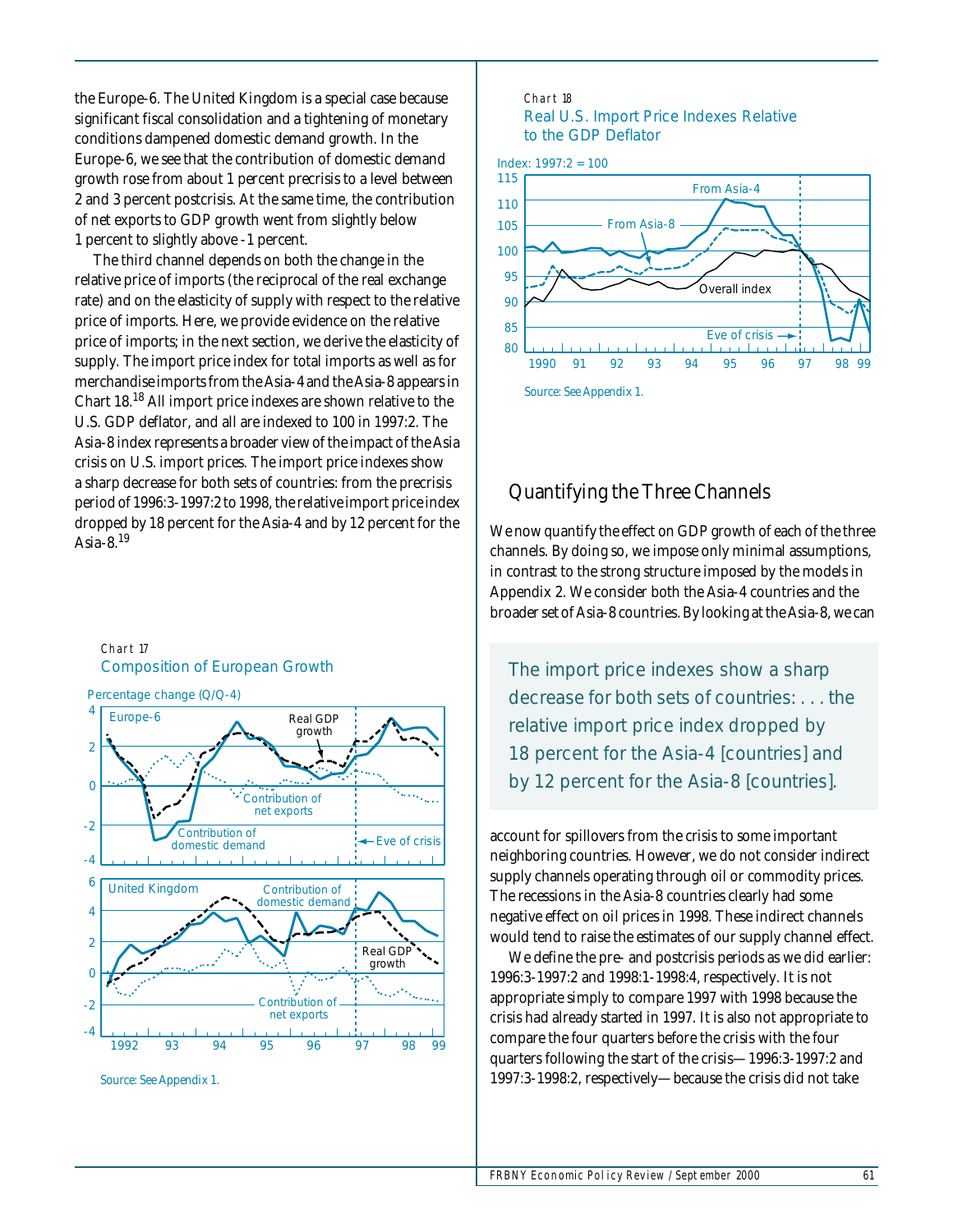effect fully until 1998. As shown in Chart 13, it took two or three quarters for U.S. and Europe-7 net exports to decline to their lower postcrisis levels. Also, as we noted, the effect of the capital outflows on the current account of the Asian countries was initially buffered by IMF credit and a drop in reserve assets. The full adjustment in the current account did not occur until 1998:1.

We compute the trade effect without making any modelspecific assumptions. We do not need to know the exact causes of the decline in net exports to the Asia crisis countries. Rather, we employ bilateral trade data to calculate how much the contribution of net exports to U.S. GDP growth fell as a result of the crisis. We focus on merchandise trade because it accounted for 79 percent of total U.S. trade in 1998; it is also considerably more volatile than services trade. The contribution to real GDP growth of net exports can be written as

(1) 
$$
\frac{P_X X}{Y} \frac{\Delta X}{X} - \frac{P_M M}{Y} \frac{\Delta M}{M} =
$$

$$
\frac{\Delta (P_X X - P_M M)}{Y} - \left(\frac{P_X X}{Y} \frac{\Delta P_X}{P_X} - \frac{P_M M}{Y} \frac{\Delta P_M}{P_M}\right),
$$

where *Y* is nominal GDP,  $P_M$  and  $P_X$  are import and export price indexes vis-à-vis the Asian countries, and *X* and *M* are quantities of bilateral exports and imports. The first term on the lower part of the equation measures the change in the nominal trade balance relative to GDP. The second term measures the price effects. The price effects are subtracted from the nominal trade effect to get the overall real trade effect. We approximate the U.S. export price index to the Asian countries by the overall U.S. export price index. The import price index is approximated by using an import-weighted index of the Asian country export price indexes.

Supply is determined by the production of firms, which are assumed to maximize profits by choosing optimal levels of labor input and imported intermediate goods. This approach ensures that output is not determined only by demand. To facilitate our calculations of the supply effect, we make two auxiliary assumptions. First, we hold the capital stock constant. This assumption is not restrictive, because it merely reflects the fact that our analysis focuses on the short-term effects. Second, we assume that the real wage rate is constant. This assumption implies that the labor supply schedule is perfectly elastic. We argue below that this assumption is not essential to our main findings. As long as the labor supply schedule is not perfectly inelastic, we will obtain qualitatively similar results.

The details of the firms' profit-maximization problem that underlies our calculation are presented in the box. Firms maximize the difference between revenues (the value of output) and costs. The variable costs are labor costs and the costs of imported inputs. With no loss of generality, we

aggregate the entire domestic production process; hence, we do not include domestic intermediate goods. Our goal is to quantify the effect of a decrease in imported input prices on supply.

After computing the first-order conditions for imported inputs and labor, the supply effect can be written as

(2) 
$$
\frac{\Delta GDP}{GDP} = \frac{\beta}{I - \beta} \frac{\alpha}{\alpha - I} \frac{\Delta(P_M/P)}{P_M/P},
$$

where  $\beta$  is the share of imported inputs in total production costs in the precrisis period and  $\alpha$  is the share of labor income in domestic valued-added.  $P_M$  /P  $\,$  is the price of imported inputs relative to the price of output. Real *GDP* is equal to the total value of domestic output, minus imported inputs, measured at precrisis price levels. Notice that the supply effect is independent of the elasticity of substitution between imported inputs and domestic value-added. Notice also that as long as import prices fall, the supply effect is positive.<sup>20</sup>

We compute the change in the overall  $P_M$  /P as the merchandise import share from the Asia-4 or the Asia-8 multiplied by the percentage change of  $P_M\diagup P$  for the Asia-4 or the Asia-8. In the Asia-8 case, the change in the overall  $\mathit{P}_{\mathit{M}}$  / $\mathit{P}$ is about -2.3 percent.<sup>21</sup> The labor income share of GDP in 1997 was 58 percent, so we set  $\alpha$  equal to 0.58. We set  $\beta$  equal to U.S. imports of intermediate and capital goods in 1998 (about 60 percent of total merchandise imports) divided by the sum of those imports and U.S. GDP. This calculation yields approximately 0.06.

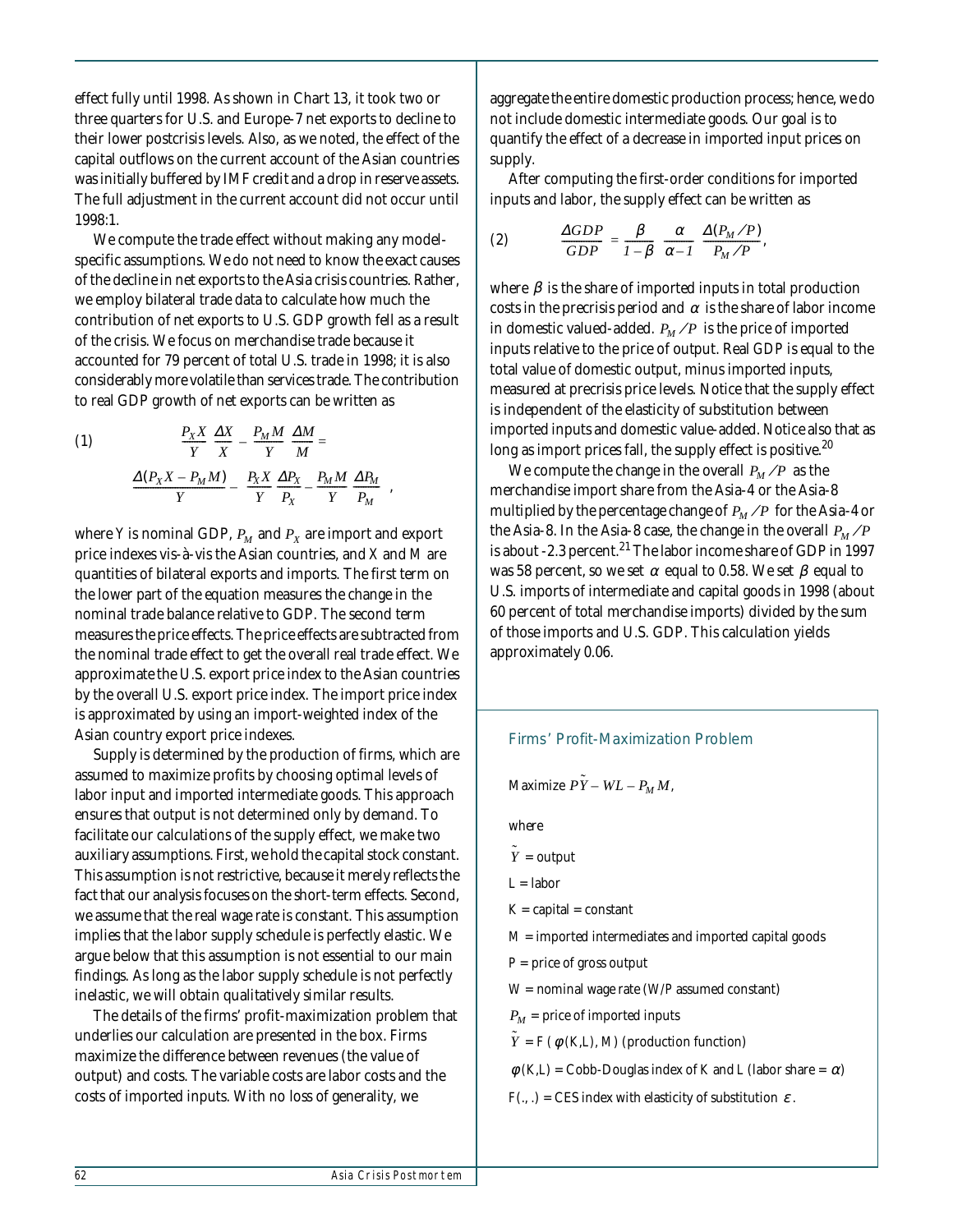Although the net effect can be computed from the supply effect alone, it is still useful to know how the demand side breaks out into the net exports effect and domestic demand effect. We estimate the domestic demand effect as the residual—that is, we compute the effect as the difference between the supply effect and the net exports effect. It would be difficult to calculate the domestic demand effect directly. For example, we would have to know the size of the increase in capital flows to the United States that can be traced to the crisis, the effect of these inflows on the interest rate, and the elasticity of investment demand and savings demand with respect to the interest rate. To know the savings demand and investment demand elasticities, we would require a model of consumption behavior and of investment behavior, with the corresponding set of assumptions. Therefore, by treating the domestic demand effect as the residual, we avoid making the large number of assumptions necessary to calculate it.

The results of these computations are reported in Table 2. If we interpret the Asia crisis broadly as corresponding to developments in the Asia-8 countries, U.S. GDP fell by 0.8 percentage point as a result of a drop in net exports to those countries, while it rose by 1.0 percentage point as a result of the increase in domestic demand. The net effect, which is also the supply effect, is  $+0.2$  percentage point of GDP. The numbers are slightly smaller for the Asia-4. Our supply effect calculations suggest that the net effect of the Asia crisis is small, but positive.

These results do not change in a major way if labor supply is not perfectly elastic. In this case, the increased demand for labor (which results from lower prices of imported goods) leads to a rise in real wages. In the extreme case where labor

Table 2 The Growth Effect of the Asia Crisis Percent

|                        | Asia-4 | Asia-8 |
|------------------------|--------|--------|
| Trade effect           | $-0.5$ | $-0.8$ |
| Domestic demand effect | 0.6    | 1.0    |
| <b>Total effect</b>    | 0.1    | 0.2    |

#### Source: Authors' calculations.

Notes: The table reports the contribution to GDP growth of lower trade and higher domestic demand as a result of the Asia crisis, as well as the total effect on GDP growth (which is also the supply effect). Results are reported based on one associating the Asia crisis narrowly with four countries: Indonesia, Korea, the Philippines, and Thailand, as well as with a broader set of eight countries that also includes mainland China, Hong Kong, Malaysia, and Singapore.

supply is completely inelastic, the supply effect is zero. Although the lower prices of imported inputs lead to an increase in demand for the inputs, which raises gross output, domestic value-added remains unaltered because both the capital stock and labor input are unchanged. In general, when labor supply's elasticity is finite, the supply effect will be somewhere between 0 percent and 0.2 percent.<sup>22</sup>

Our findings correspond well with Chart 16, which shows that real GDP growth remained virtually unchanged following the crisis. The negative effect from lower net exports was almost exactly offset by the rise in domestic demand. The

*The fact that the pickup in domestic demand took place soon after the crisis and that it occurred both in Europe and in the United States—is highly suggestive of a causal link to the crisis.*

increase in the contribution of domestic demand to GDP growth from the pre- to the postcrisis period was about 1 percent. Hence, while mindful of the fact that we have calculated the domestic demand effect as a residual, we suggest that the Asia crisis could have accounted for all of the increase in U.S. domestic demand.

There are other explanations for the increase in U.S. domestic demand during the crisis. However, to the extent that these explanations involve developments specific to the United States, such as the rise in the U.S. stock market, we believe that they are not very plausible.<sup>23</sup> If, for whatever reason, there is a substantial increase in domestic demand specific to the United States, we would have expected to see a rise in U.S. real interest rates and a real dollar appreciation relative to other major currencies. We have seen neither of these developments. Real interest rates actually fell rather than rose. Moreover, we saw that the increase in the contribution of domestic demand to GDP growth in Europe was similar in magnitude to that for the United States.

It is possible that a worldwide event, such as the improved growth outlook, led to a rise in domestic demand on both sides of the Atlantic at the same time. This possibility also seems dubious, because the growth forecasts fell in Europe and in the United States after the crisis. The fact that the pickup in domestic demand took place soon after the crisis—and that it occurred both in Europe and in the United States—is highly suggestive of a causal link to the crisis.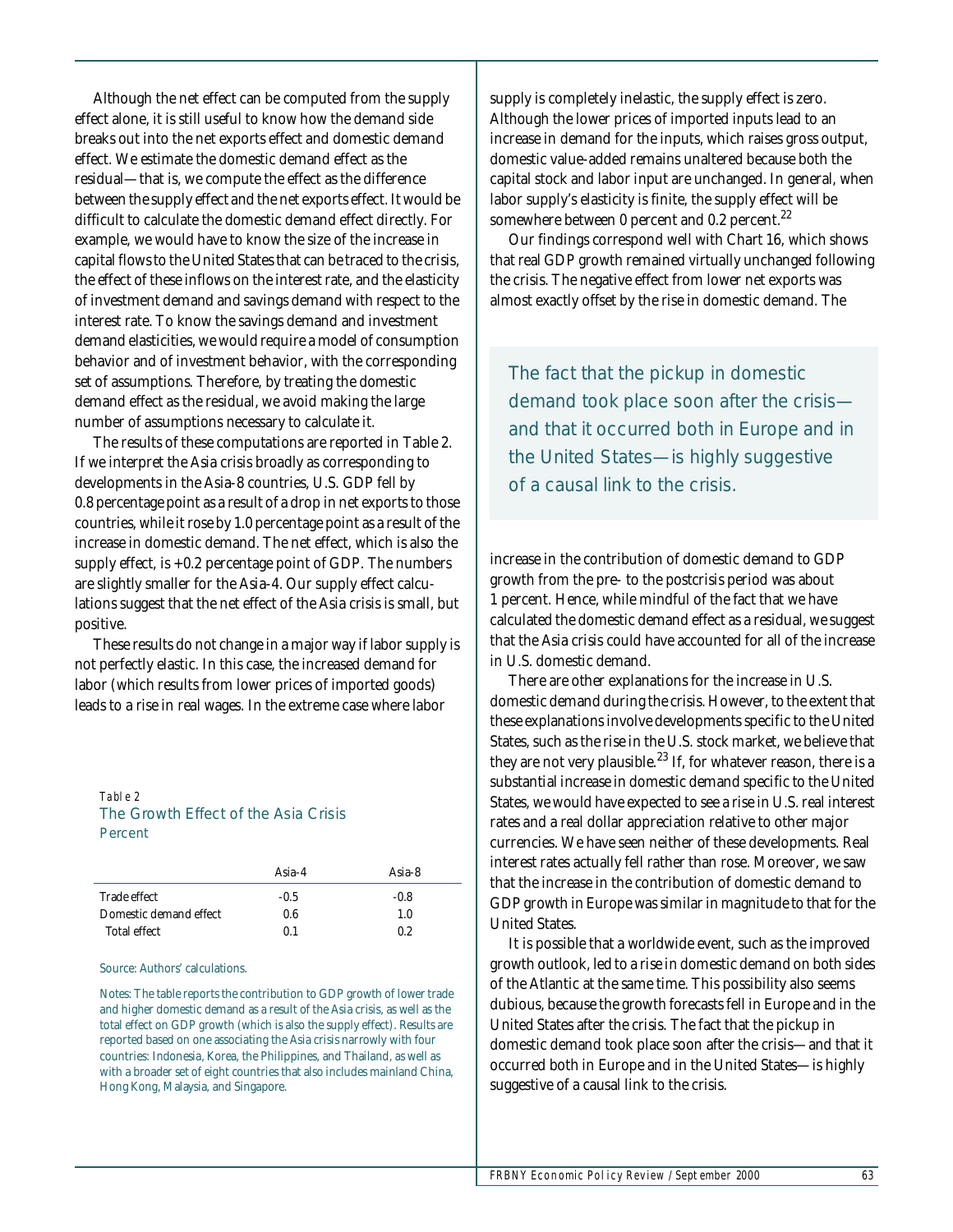## Conclusion

In the 1990s, many emerging market countries facilitated foreign investor access to their financial markets by liberalizing controls on international capital flows. This action has been beneficial for the emerging markets as well as for investors from industrialized countries. However, because capital inflows can easily be reversed in a short period of time, there have also been risks associated with the increased exposure of foreign investors to these new markets. To date, much of the literature on the Asia crisis has focused on assessing the causes and consequences for the crisis countries. In this article, we have shifted the focus by examining the implications for industrialized countries—and for the United States in particular—of such economic turmoil.

Although the negative trade effects for industrialized economies were emphasized early in the crisis, it soon became clear that the trade channel was not the only transmission channel. By definition, a capital outflow from Asia is a capital inflow somewhere else. Capital inflows can finance an increase in domestic demand, which leads to an increase in GDP. One goal of this article, therefore, was to follow the trail of money out of Asia to ascertain its final destination. We have found it difficult to follow the trail very far, and to determine exactly how much of the funds ended up in the United States. We have also found that large errors and omissions in the U.S. balance of payments complicate the documentation of capital inflows to the United States.

Nevertheless, several stylized facts have emerged:

- The Asia crisis countries experienced net capital outflows of more than \$80 billion from the start of the crisis to the end of 1998.
- The counterparties to the Asia outflows essentially were BIS reporting country banks.
- The majority of the outflows went to offshore center banks, which funneled the capital to banks in Europe.
- Almost half of the outflows went to banks whose nationalities were not American, Japanese, or European.
- The United States and Europe were the final destinations for most of the outflows from the crisis countries and from Japan.
- Very little money reached the United States directly from the crisis countries or through the offshore centers.

These facts highlight the importance of banks as the initial propagation mechanisms of the Asia crisis as well as the "roundaboutness" of the banking flows.

A second goal of this article was to analyze and quantify the short-run effect of the crisis on U.S. GDP growth. We identified three channels through which U.S. growth was affected. In the first channel, the recessions in the Asian countries and the depreciated Asian currencies imply fewer U.S. exports and more U.S. imports. In the second, the lower U.S. interest rates that result from the increased inflows imply greater domestic demand. And in the third, dollar appreciation implies lower prices for imported intermediates and imported capital goods, which reduces the cost of production. In equilibrium, the sum of the first two demand channels equals the third: the supply channel. Our calculations suggest that the negative trade response is -0.8 percent of GDP, while the positive supply response is +0.2 percent of GDP. The domestic demand response, which we calculate as a residual, is about +1 percent of GDP. The overall effect on the U.S. economy in 1998, therefore, is about +0.2 percent of GDP, or \$15 billion to \$20 billion.

Going forward, we can expect these effects to move in the opposite direction as the Asian economies recover. If our findings are correct, however, a reversal of capital flows to the Asian countries will generate only a small net effect on U.S. growth. Yet such a reversal could still generate large compositional effects on domestic demand and net exports.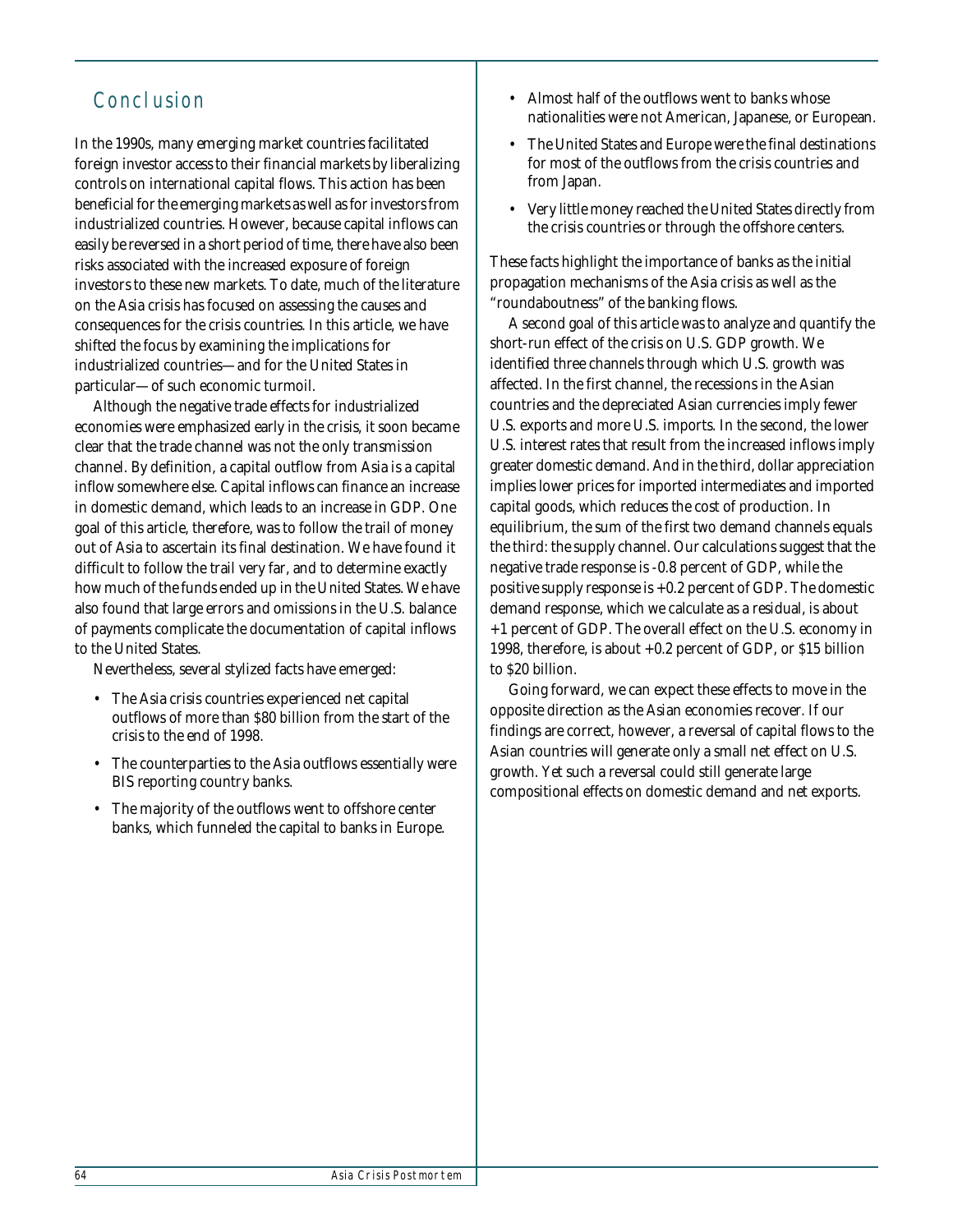## Appendix 1

## **Charts**

Chart 1: Sum across Korea, Thailand, Indonesia, and the Philippines (henceforth the "Asia-4") of the financial account as reported by the International Monetary Fund's (IMF) International Financial Statistics (IFS) database. IFS had not yet reported the Korean financial account for 1998:4, so we use McGraw-Hill's DRI Asia CEIC database.

Chart 2: Sum across Asia-4 of portfolio investment (liabilities - assets), direct investment abroad - direct investment in the reporting economy, and other investment (liabilities - assets), respectively, reported in IFS. Because of missing 1998:4 Korean data, the CEIC database is used to complete the direct investment, portfolio investment, and other investment series.

Chart 3: Exchange-rate-adjusted flows and assets - liabilities (including nonbank) are from the Bank for International Settlements (BIS). The "vis-à-vis" area is Asia-4; the reporting area is the "grand total" of BIS reporting countries.

Chart 4: Exchange-rate-adjusted flows and assets - liabilities (including nonbank) are from the BIS. The "vis-à-vis" area is Asia-4; the reporting areas are Japan, the offshore centers, and the United States and international banking facilities (IBFs), as well as France, Germany, Italy, the Netherlands, Spain, Switzerland, and the United Kingdom (henceforth the "Europe-7").

Chart 5: The top panel is the stock of total assets vis-à-vis Asia-4, with the geographic origin of a bank being the reporting area. The BIS is the source. The bottom panel is also the stock of total assets vis-à-vis Asia-4, but by nationality of ownership. The BIS' *Consolidated International Banking Statistics* is the source. Because of data unavailability, we exclude Switzerland from the Europe series in the bottom panel.

Chart 6: The financial account series is the same as in Chart 1. Other series: sum across Asia-4 of "reserves and related items" and the current account as reported by International Financial Statistics. IFS had not yet reported the Korean financial or current account for 1998:4, so we use the Bank of Korea's External Economic Indicators Table P.F.2b for Korean current account data. For changes in reserve assets, we use the CEIC database for Korea for 1998:4.

Chart 7: With some exceptions in the most recent quarters, current account balance data for France, Germany, the Netherlands, Spain, Switzerland, and the United Kingdom are from the BIS; Italian data are from Banca d'Italia; Indonesian, Japanese, Korean, Philippine, Thai, and U.S. data are from IFS. The exceptions are the Spanish current account for 1999:1, which is from Bloomberg, and Korean data for 1998:4 and 1999:1, which are from J. P. Morgan International Data Watch, as is the Indonesian value for 1999:1. Data from the BIS are converted to U.S. dollars using period-average exchange rates. All series are seasonally adjusted using the X11 additive filter in Eviews 3.0.

Chart 8: The net bank lending series is the same as in Chart 4. The net portfolio flows series is derived from Treasury International Capital data. Long-term net sales by foreigners to U.S. residents is calculated from the TIC's U.S. Transactions with Foreigners in Long-Term Securities Table. Short-term Treasury obligations from the TIC's Liabilities to Foreigners Reported by Banks in the U.S. Table are also included. Quarterly data are calculated using monthly sums.

Chart 9: These data are exchange-rate-adjusted flows, assets liabilities (including nonbank), as reported by the BIS. The top panel is the United States and IBFs reporting vis-à-vis all BIS reporting countries; the bottom panel is the United States and IBFs reporting vis-à-vis Japan, the offshore centers, and Europe-7.

Chart 10: The U.S. financial account, current account, and net errors and omissions are from IFS.

Chart 11: Monthly averages of the daily BIS nominal exchange rate series for Europe and Japan are multiplied by the ratio of the U.S. and European consumer price indexes (CPIs) and the ratio of the U.S. and Japanese CPIs, respectively. The U.S. CPI is from Haver Analytics' USECON database. The European and Japanese CPIs are from the BIS. All CPIs are indexed to 1995=100.

Chart 12: Quarterly average exchange rates for the Asia-4 are from IFS. GDP deflators are calculated using nominal and real GDP series from the CEIC database. After indexing all series to 1997:2=100, we use a GDP-weighted (1994-96 average GDP shares) average of the real exchange rates to yield the Asia-4/ U.S. real exchange rate.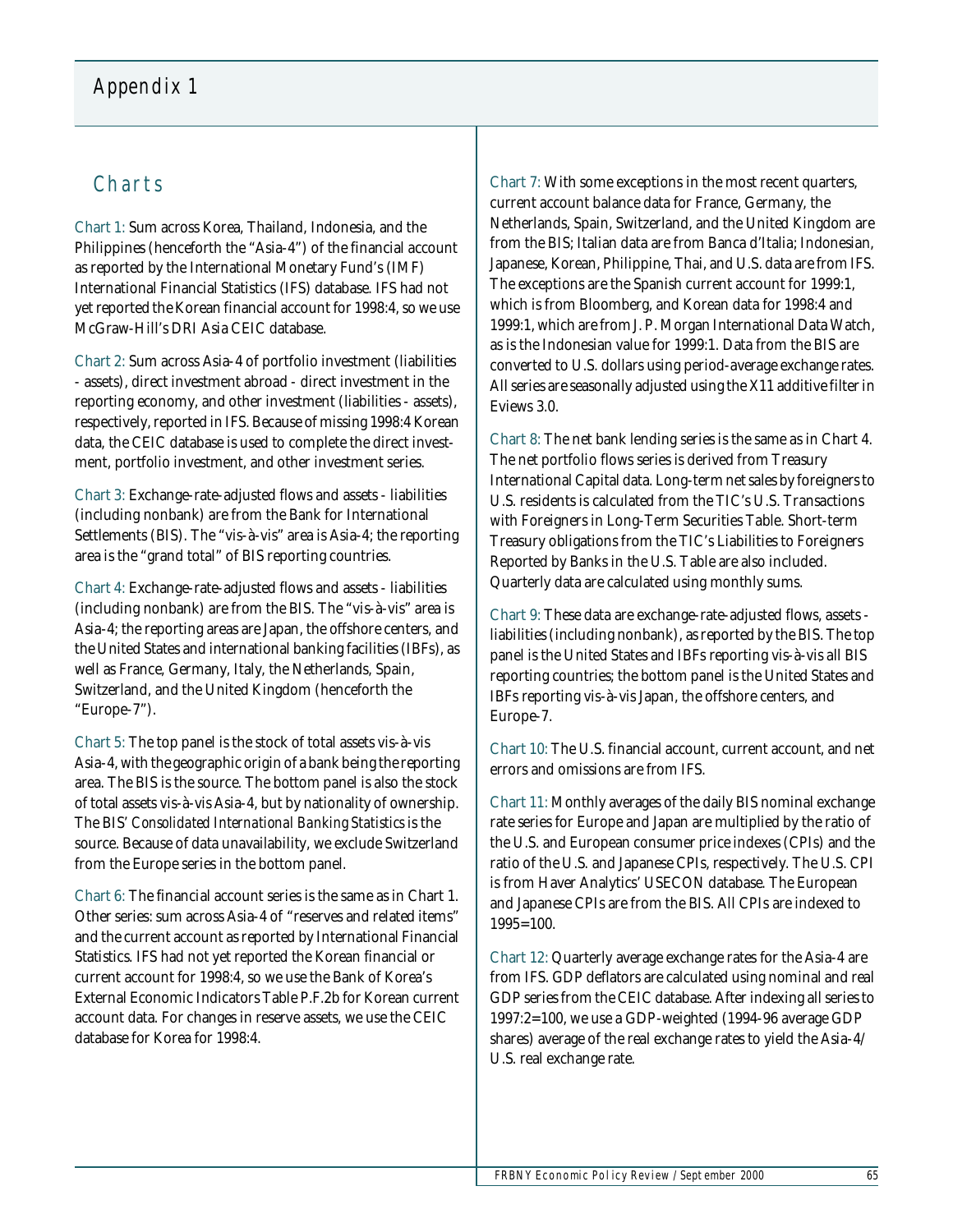Chart 13: Data are from the IMF's Direction of Trade Statistics database. Asia-4 countries are the primary countries—that is, they report data on exports and imports—while secondary countries are the world, the United States, Japan, and Europe-7. To construct each series, we sum the quantity (net exports \* -1) across the Asia-4 countries and across Europe-7.

Chart 14: Ten-year government bond yields are from the European Central Bank's Euro Area Statistics Monthly Data Table 3.2 and its web site (http://www.ecb.int/stats/mb/ eastats.htm). The Moody's Seasoned Aaa Corporate Bond Yield series and thirty-year mortgage rate series ("Contract Rates on Commitments: Conventional Thirty-Year Mortgages, FHLMC (percent)") are both from USECON. All interest rates are quarterly averages of daily rates minus the Q/Q-4 growth rate of the CPI, excluding food and energy. The CPI series is from USECON.

Chart 15: This series is the refinancing index from the Mortgage Bankers Association's weekly survey. Data are seasonally adjusted, and weekly observations have been converted to monthly averages.

Chart 16: All data are from USECON. Contribution of domestic demand =  $[nominal DD(Q-4)/nominal]$ GDP(Q-4)]\*real DD growth Q/Q-4. Nominal domestic demand is the sum of the C, I, and G (consumption, investment, and government) series. Real domestic demand is the sum of the CH, IH, and GH (1992 chain-weighted dollars of the C, I, and G series) series. Nominal GDP is simply the series GDP. The real GDP growth series is GDPH (seasonally adjusted, 1992 chain-weighted dollars). The contribution of net exports series is the difference between real GDP growth and contribution of domestic demand.

Chart 17: For the top panel, contribution of domestic demand  $=$  (sum nominal domestic demand  $(Q-4)$  across Europe-6/sum nominal GDP(Q-4) across Europe-6)\*(Europe-6 real domestic demand growth (Q/Q-4)).

In the above formula, the nominal domestic demand and nominal GDP series are from the BIS, where nominal domestic demand is reported in the local currency and nominal GDP is reported in dollars. Nominal domestic demand is converted to dollars (for the purpose of summing) using the period-average quarterly exchange rates from IFS. Real domestic demand growth for the individual Europe-6 countries of France, Germany, Italy, the Netherlands, Spain, and Switzerland is from the BIS. The BIS had not yet reported Italy's 1998:4 real domestic demand growth, so we use Bloomberg (the original source is ISTAT). Europe-6 real domestic demand growth for each quarter is constructed as the weighted average (a country's weight is its nominal domestic demand four quarters ago) of the individual countries' real (Q/Q-4) domestic demand growth rates.

Europe-6 real GDP growth is calculated as the weighted average (a country's weight is its nominal GDP four quarters ago) of the individual countries' real (Q/Q-4) GDP growth rates. The nominal GDP data used in the weighting are the same as those used in the construction of contribution of domestic demand (see above). The individual countries' real GDP data are from the BIS.

For the bottom panel, the United Kingdom's contribution of domestic demand = [nominal DD(Q-4)/nominal  $GDP(Q-4)$ <sup>\*</sup>real DD growth  $Q/Q-4$ . In the above formula, the nominal domestic demand and nominal GDP series are from the BIS, where nominal domestic demand is reported in British pounds and nominal GDP is in U.S. dollars. Nominal domestic demand is converted to dollars (for the purpose of summing) using IFS quarterly period-average exchange rates. Real domestic demand growth and U.K. real GDP growth are from the BIS.

In both panels, contribution of the net exports series is the difference between real GDP growth and contribution of domestic demand.

Chart 18: U.S. import price indexes from the Asian countries are approximated using export price indexes of the Asian countries (from Oxford Economics) in dollar terms. Indexes are deflated using the U.S. GDP deflator. After we calculate real import price indexes for the eight Asian countries, 1995 U.S. import shares yield weighted averages for Asia-4 and Asia-8.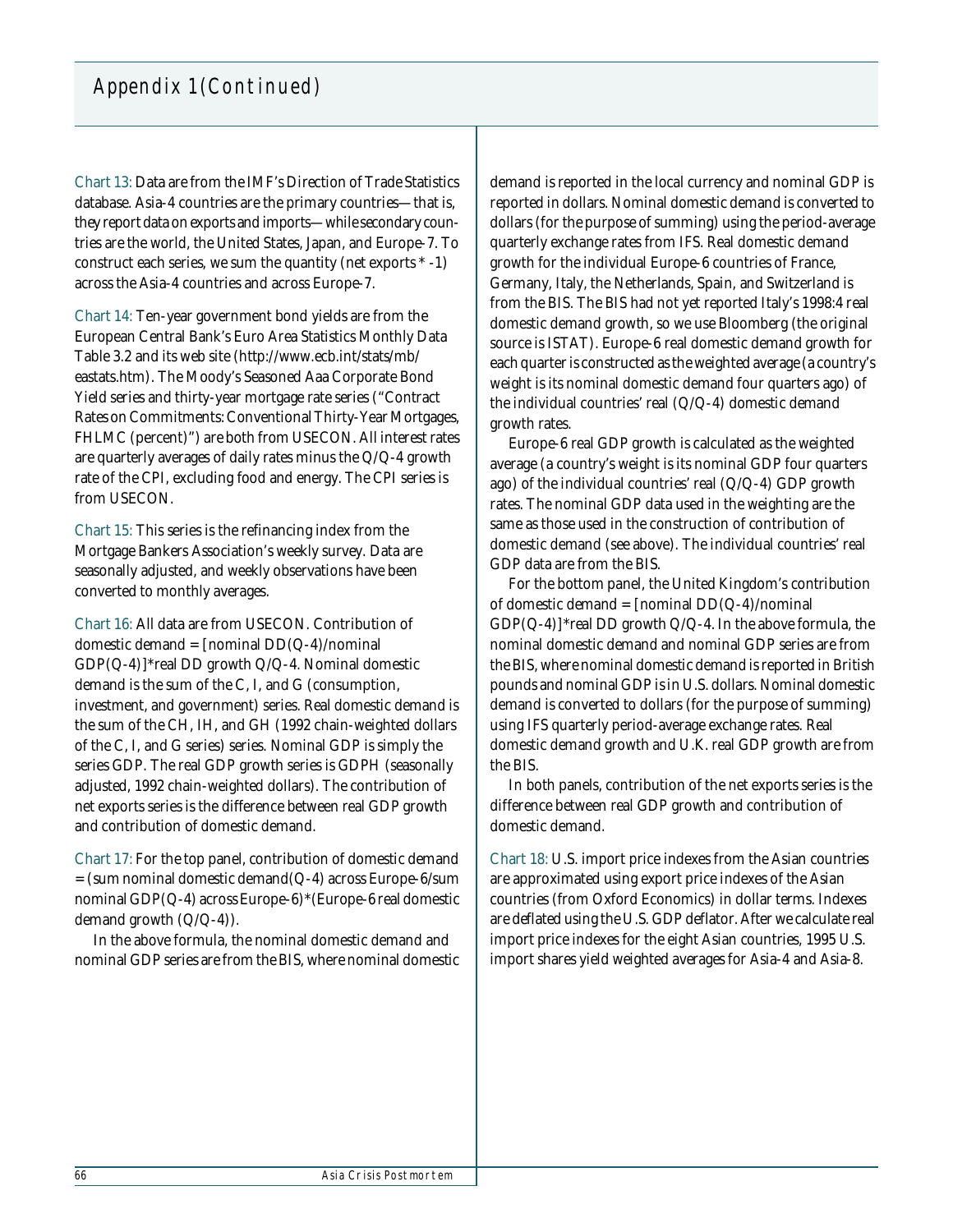## Appendix 2

## Two Models

Here we present two models that deliver the implications discussed in the text. The first is a partial-equilibrium model for the United States, the second is a two-country generalequilibrium model for the United States and Asia. The first has a goods-market equilibrium condition and a balance-ofpayments equilibrium condition:

(A1) 
$$
Y(RER) = DD(r, Y) + NX(RER, Y),
$$

(A2) 
$$
NX(RER, Y) + KA(r, \gamma) = 0
$$
.

*Y* (*RER*) is output supply. It is a positive function of the real exchange rate: a real appreciation (a rise in *RER*) lowers the relative price of imported goods, which stimulates production. On the right-hand side of the goods-market equilibrium equation (A1) is total demand for U.S. goods, which is the sum of domestic demand (*DD*) and net exports (*NX*). Domestic demand is a positive function of income *Y* and a negative function of the real interest rate *r*. Net exports fall in response to both a real appreciation and a rise in domestic income, which raises imports.

 The second equation (A2) represents balance-of-payments equilibrium: the sum of net exports and net capital inflows (*KA*) must be zero. A rise in the real interest rate raises capital inflows. Capital flows also depend on the shift parameter,  $\gamma$ , which represents a desire by investors to reallocate their capital to the United States based on concerns of increased risks of default in Asia as well as increased probabilities of currency depreciations and stock market collapses. In our framework, it does not matter whether these concerns are based on fundamentals, are rational self-fulfilling beliefs, or are irrational altogether.

It is easily verifiable from these two equations that an increase in  $\gamma$ , which leads to a shift of capital to the United States, implies a real dollar appreciation, a drop in the real interest rate, and a rise in output.

The second model extends the first to a general-equilibrium model for the United States and Asia:

(A3) 
$$
Y(RER) = DD(r, Y) + NX(RER, Y, Y^*)
$$

(A4) 
$$
Y (RER) = DD^*(r^*, r^*) - NX (RER, Y, r^*)
$$
,

(A5) 
$$
NX(RER, Y, Y^*) + KA(r-r^*, \gamma) = 0
$$
.

Asia is indicated by  $*$ . This model adds a goods-market equilibrium condition for Asia and makes U.S. net exports also a function of income in Asia. Moreover, net capital flows now depend on the interest rate differential. It is easily verifiable that an increase in  $\gamma$  has the same implications for the United States  $\;$ as in the first model. Now the model also has implications for the Asian economy: its real interest rate rises and its output falls.<sup>24</sup>

We can extend the two-country model to include a shift parameter,  $\theta$ , in the Asia domestic demand function. A decrease in  $\theta$  corresponds to a decrease in government purchases or to a decrease in consumption or investment demand resulting from, say, increased pessimism about future macroeconomic prospects.  $\theta$  captures the idea that other forces could lead to a reallocation of capital from Asia to the United States independent of changes in  $\gamma.$  It is easily verifiable that a decrease in  $\theta$  has the same implications for the United States: a lower interest rate, a real dollar appreciation, and a rise in output. These implications, therefore, reinforce the effect of a rise in  $\gamma.$  We believe that the latter effect likely was more important in the Asia crisis, because a rise in  $\gamma$  leads to higher Asian interest rates, consistent with the evidence, while a fall in  $\theta$  results in the opposite.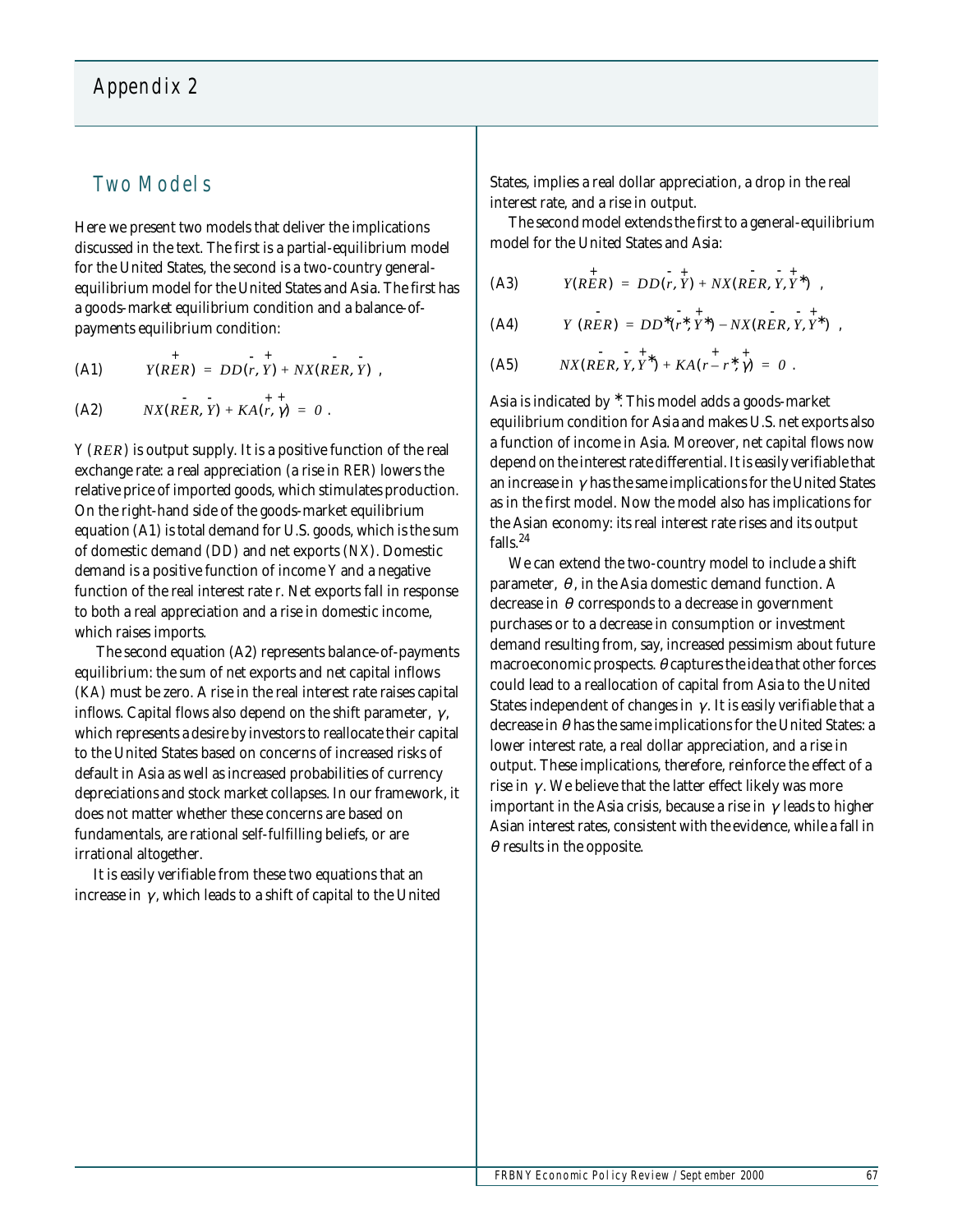## Endnotes

1. A reasonable consensus was reported in the *New York Times*: "Many forecasters estimate that the Asian crisis will in time shave half a percentage point from the nation's economic growth" (January 30, 1998). For example, between September and November, J. P. Morgan revised its forecast of the net export contribution to GDP growth in 1998 from -0.1 percentage point to -0.6 percentage point. Most forecasts of the impact of the crisis were based only on international trade channels.

2. We therefore believe that the demand-oriented Mundell-Fleming type of model is not sufficient for considering the implications of the crisis.

3. The first hints that market forecasters were aware of the positive effects of the crisis through lower interest rates came as early as January 1998. See, for example, J. P. Morgan's "U.S. Economic Outlook" (January 16) or *New York Times* (January 30).

In addition, Jeffrey Frankel, then at the Council of Economic Advisors, indicated in a November 17, 1999, speech at the Institute of International Finance that the negative effect of the crisis through trade could be mitigated "if one takes into account that the likely effect would be interest rates lower than they otherwise would be, thereby replacing demand lost in the trade sector with output in producers' durable equipment, construction, and consumer durables." However, Frankel also pointed out that at the time "many of the estimates of the East Asian crisis are just the effect on U.S. net exports." Even analysts who understood the positive effects through lower interest rates generally still considered the overall effects of the crisis to be negative. Only as 1998 proceeded did it become increasingly clear that the U.S. economy did not suffer a negative hit from the crisis in Asia.

4. Related research includes Ito (1999), Bonti et al. (1999), and Fornari and Levy (1999). These studies, however, tend to focus on the flows/stocks of financial assets into or out of emerging Asia. None of them attempts to trace the flow of capital from emerging Asia to the United States during the recent currency crisis.

5. Although Malaysia is often included as one of the crisis countries, we do not include it in our main calculations because of incomplete data, particularly in terms of the breakdown of the financial account into portfolio investment, foreign direct investment, and other investment. For 1998, however, we know that Malaysia experienced at least a \$5 billion net outflow of short-term capital alone. We include Malaysia in a broader set of eight Asian countries when we consider the effect of the crisis on U.S. growth.

6. Direct investment refers to international flows of "equity capital, reinvested earnings, and other capital associated with various intercompany transactions between affiliated enterprises" (International Monetary Fund 1999). It generally refers to greenfield investment and to mergers and acquisitions. Portfolio investment refers to international flows of equity (except equity counted as direct investment) and debt securities of any maturity. "Other" investment involves bank and nonbank intermediaries on either side of the transaction.

7. The offshore centers include the Bahamas, Bahrain, the Cayman Islands, Hong Kong, the Netherlands Antilles, and Singapore.

8. The only difference of note is that in 1998:1 the extent of the capital outflow from the Asia-4 was less than it was in the previous quarter, while the reduction in net lending by BIS reporting banks was slightly larger.

9. In other words, we assume that these countries typically have small current accounts and small net changes in central bank reserves. This is a reasonable assumption for all of the offshore centers except Hong Kong and Singapore. Total net cumulative external lending of the offshore centers was \$29 billion during this period. However, this amount is a relatively small fraction of the gross flows in and out of the centers. By contrast, during the crisis, the gross flows of the Asia crisis countries were similar in magnitude to the net flows.

10. Data for Switzerland were not available.

11. Applying a linear trend to Japan as well, we find that the country's current account surplus increased by \$12 billion relative to trend in this period. This increase is less than one-half of the increase in the Asia-4 and Malaysian current accounts. Hence, it seems clear that most of the decrease in the Europe-7 and U.S. current accounts can be attributed to the emerging market crisis in Asia.

12. This figure assumes that all the errors occur because of misreporting of the capital account data. In other words, we assume that the current account data are represented accurately.

13. Real exchange rates are normalized to equal nominal exchange rates for the average of 1995.

14. See, for example, Corsetti, Pesenti, and Roubini (1999) for a "fundamentals"-based explanation of the Asia crisis and Radelet and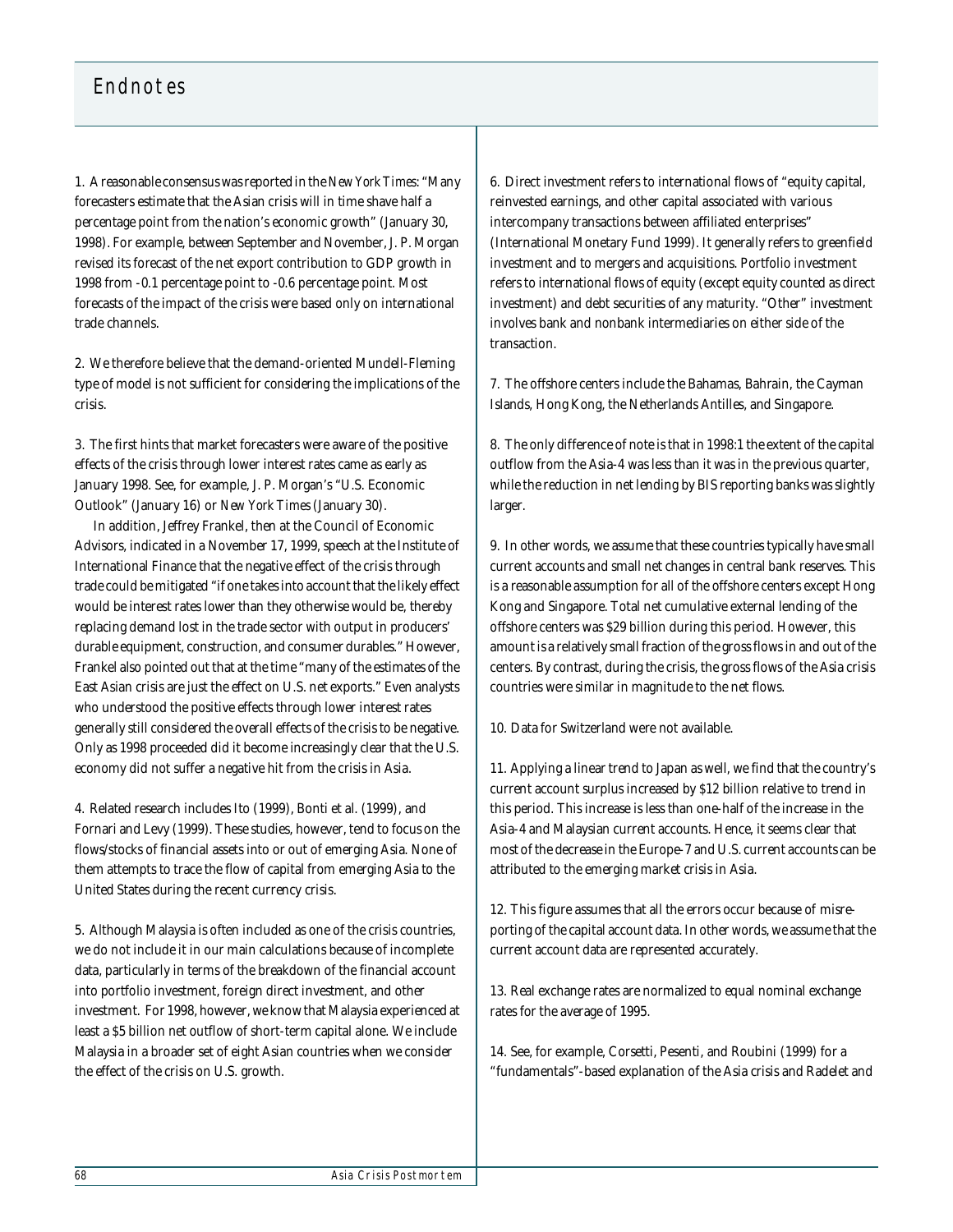## Endnotes (Continued)

#### *Note 14 continued*

Sachs (1998) for a self-fulfilling-expectations explanation. In our framework, it does not matter for the U.S. economy whether or not the expectations are driven by fundamentals. However, the source of the changed expectations does matter, of course, for the Asian countries, particularly from a policy standpoint.

15. Empirical documentation of the textbook linkages from lower interest rates to higher consumption and investment is not widespread. Campbell and Mankiw (1989), for example, conclude that there is virtually no link between real interest rates and consumption. However, evidence of such linkages does exist. See Barro and Sala-i-Martin (1990) for evidence that ties interest rates to investment. See Mankiw (1985) and Beaudry and van Wincoop (1996) for evidence that ties interest rates to consumption.

16. An expected drop in future income could similarly lower consumption.

17. We subtract the Q/Q-4 core inflation rate from nominal interest rates as a proxy for inflation expectations. Core inflation rates are considered a good indicator of long-term inflation trends. Inflation survey data are available only up to one year ahead.

18. We have proxied the U.S. import price index from each Asian country by each country's overall export price index, expressed in U.S. dollars.

19. These figures are consistent with those reported in Barth and Dinmore (1999).

20. It therefore might seem that we have "rigged" our approach to guarantee a positive net impact of the crisis on the United States. This assumption is incorrect for several reasons. First, it is possible (although not probable) that the crisis in Asia could have led to higher U.S. import prices, to the extent that financing difficulties severely disrupted Asian production. If higher prices induced by lower production more than offset the effects of exchange rate depreciation, U.S. import prices could have risen. Second, it is hard to see how lower import prices could have a negative effect on supply, just as it is hard to see how lower oil prices or higher productivity would lower supply. Third, as discussed below, our estimates of the supply effect and the net exports effect imply a domestic demand effect that is consistent with what is observed in the data.

21. We approximate *P* with the GDP deflator, as in Chart 12. This is not exactly correct, because *P* is the price of value-added plus imported inputs, not just value-added. But it is a close approximation, as  $\beta$  is quite small.

22. As noted earlier, we abstract from indirect supply effects, such as those resulting from oil prices. If the decline in oil prices in 1998 is entirely attributable to declining demand in the Asia-8 countries, then the supply effect would be considerably larger, close to 1 percentage point of GDP. In addition, as noted earlier, supply also could have been affected through the profits channel. Although corporate profits rose somewhat following the crisis, it is hard to say how much this rise could have affected the supply effect.

23. Although European stock markets appreciated as well, these markets are much smaller in scale—in total and in per capita—than the U.S. stock markets.

24. This model is very similar to the flexible-price model in Abel and Bernanke (1995). One difference is that we include an additional supply-side channel from imported inputs to output.